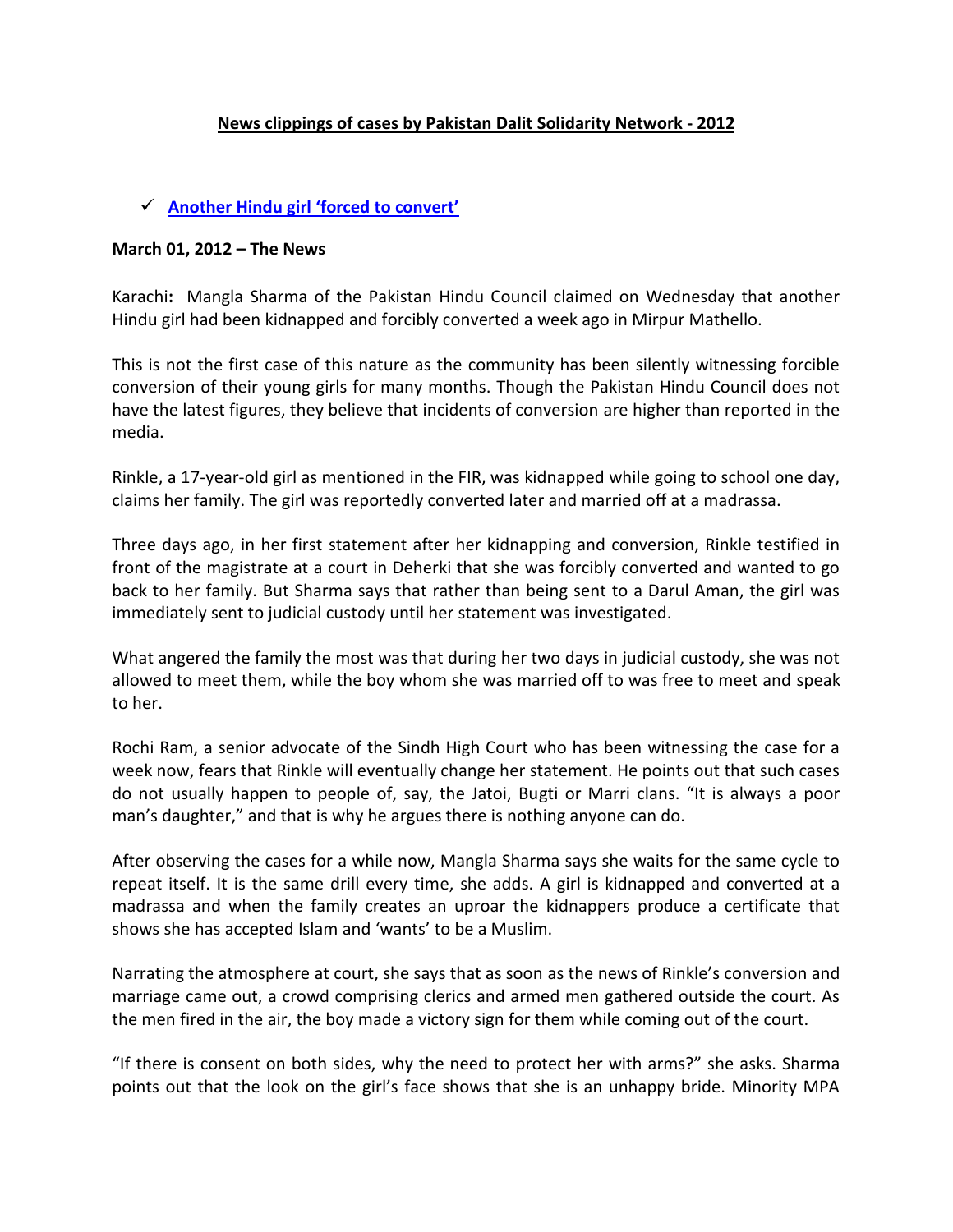Pitamber Sewani, whose attempts to pass a resolution on forced conversions in the provincial assembly were held back on 'legal grounds', says that one needed to speak on the issue before it explodes in our faces.

Amarnath Motumel of the HRCP says the concerns of the community centre around the fact that the good deed of converting a girl also hides the purpose of trafficking her outside the country for prostitution. "I, for one, do not want to question a girl if she wants to marry someone outside her community, but when a forced conversion is portrayed as a love marriage, it is highly inappropriate," he added. Twenty girls have been forcibly converted this month, according to the monthly report of the Human Rights Commission of Pakistan (HRCP).

# **[CJ urged to help recover 'kidnapped' Hindu girl](http://dawn.com/2012/03/05/cj-urged-to-help-recover-kidnapped-hindu-girl/)**

### **5th March, 2012 – Dawn**

KARACHI, March 4: An alliance of minority parties on Sunday appealed to Chief Justice of Pakistan Iftikhar Mohammad Chaudhry to take a suo motu notice of the kidnapping of a Hindu girl and order her immediate return to her parents to restore the waning sense of security in the minorities.

Speaking at a protest demonstration staged outside the Karachi Press Club, Pakistan Minority Leaders Alliance representatives said they would launch a protest movement and stage a sit-in on March 10 if the authorities failed to recover the girl, Rinkle Kumari.

According to an uncle of the girl, Raj Kumar, she was kidnapped from her house in Mirpur Mathelo over a week ago and forced to marry Naveed Shah and change her religion. He alleged that the case was heard by a civil judge in Ghotki, but he did not allow her relatives to enter the courtroom while giving a verdict in favour of the 'kidnapper', Mr Shah.

Speaking on the occasion, Jeay Sindh Mahaz chief Riaz Chandio expressed solidarity with the minority community members and demanded arrest of and punishment to culprits involved in her kidnapping.

He said those belonging to religious minority groups, including Hindus, Christians and Sikhs, were sons of the soil. They should not feel threatened by such acts, as all Sindhis were one and that they were equal citizens and had equal rights, he said.

He said it was unfortunate that the girl was given in police custody instead of being sent to Darul Aman.

Mr Chandio announced that if "the daughter of Sindh" was not rescued and returned and culprits were not arrested soon and punished according to law, a province-wide sit-it would be staged on Saturday.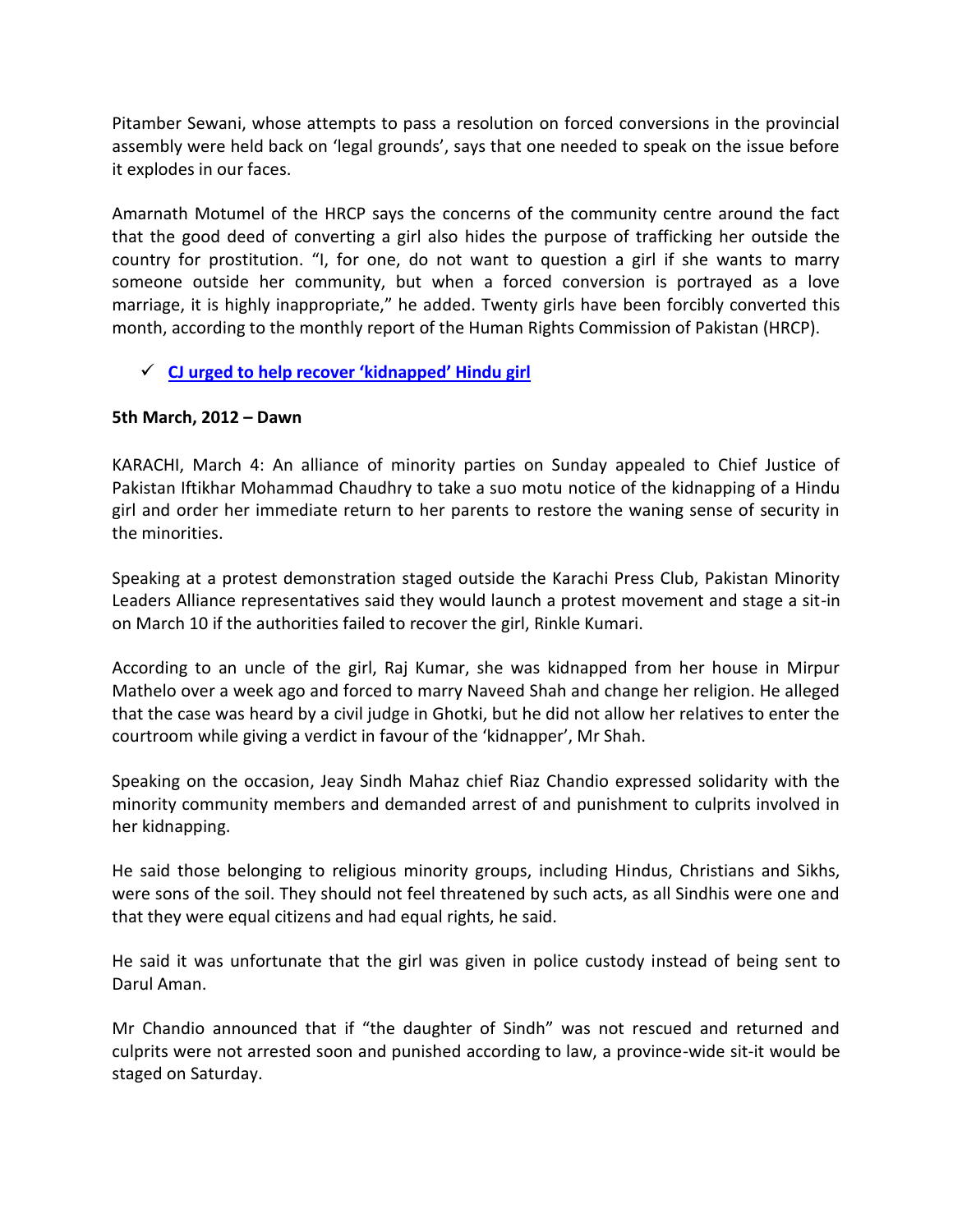Manohar Lal, Muttahida Qaumi Movement lawmaker in the national assembly, condemned the kidnapping and forced conversion of a young girl. He urged the president to take notice of the incident.

He said Islam guaranteed protection to minorities, but such people were giving a bad name to the religion. With such incidents, a sense of insecurity was growing in the community, he said. Earlier their sons were kidnapped for ransom, but now their daughters were being kidnapped and forcibly converted, he remarked.

Jeay Sindh Taraqi Pasand Party leader Gulzar Soomro said that forced conversions were a conspiracy against Islam, which preaches love and peace and opposes use of force. He said the culprits were agents of the establishment that wanted to divide the Sindhis.

"Our patience should not be mistaken as our weakness," he warned, seeking her immediate recovery.

A Pakistan Tehreek-i-Insaf leader and former lawmaker, Michael Javed, said the Quaid-i-Azam had said that the minorities would be equal citizens in Pakistan, but over the years the Quaid's message was being forgotten.

Amar Lal, a community leader, said he and the girl's uncle had met US consulate general staff a few days back and political counsellor Junaid J. Muneer had assured him that the issue would be taken up with the authorities concerned. He said he had also received a call from a former political counsellor of the US embassy in Islamabad, L.K. Robinson, who was currently in Washington. He told him that he would take up the issue with human rights organisations there.

Mahesh Singh, Mangla Sharma, Ramesh Kumar, Vijay Kumar and others also spoke.

Raj Kumar, the girl's uncle, earlier informed the gathering that on Feb 24, a few armed men barged into her home in Mirpur Mathelo and kidnapped her at gunpoint.

He said a case was filed in a Ghotki court where he said she gave a statement about the threats she had received to convert and marry Naveed Shah or she and her entire family would be killed. He quoted her as saying in the court that she wanted to return and live with her parents.

He also alleged that the judge, in the presence of gunmen in the court, sent her to police custody rather than to her parents' home or to a shelter home. The next hearing was scheduled to be held at 11am on Feb 27, but the case was heard at 8.15am and the girl's family was not allowed to enter the courtroom, he said, adding that the judge then gave a verdict in favour of Mr Shah.

Mr Kumar urged the chief justice to take a suo motu notice of the issue and order her safe return to her parents.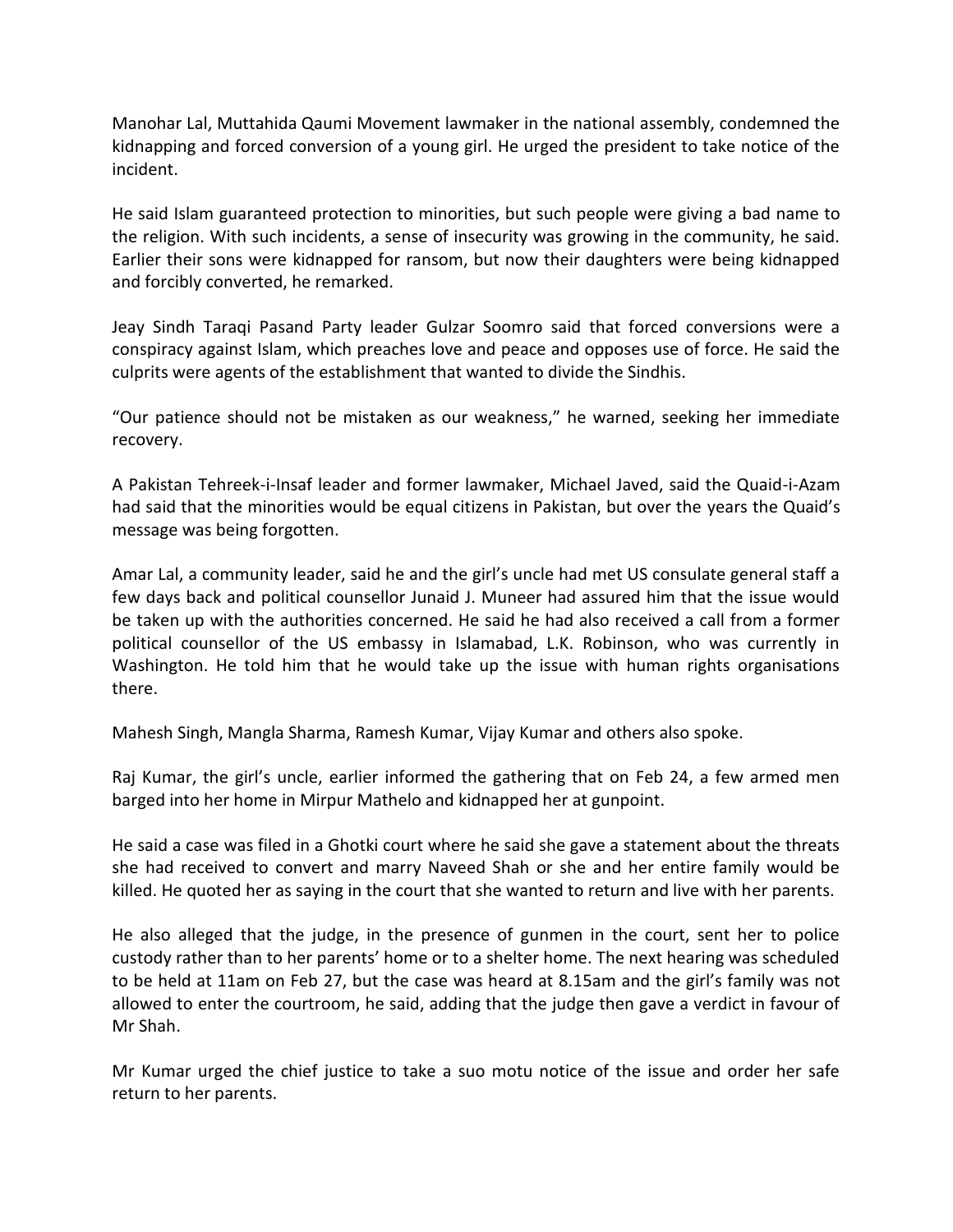Earlier, the participants in the demonstration chanted slogans such as 'we want justice' and 'Rinkle be rescued'.

### **[Rally against kidnapping of Hindus today](http://www.thenews.com.pk/Todays-News-4-101781-Rally-against-kidnapping-of-Hindus-today)**

#### **April 08, 2012 – The News**

Karachi: The Pakistan Hindu Council announced on Saturday that it will hold a rally outside the Karachi Press Club today to protest the kidnapping of a Hindu entrepreneur from Bela, Balochistan, and the failure of law enforcement agencies in recovering Ayesha Kumari of Jacobabad, who has been missing for more than a month.

"Injustices against the Hindu community are increasing by the day in the country," said Ramesh Kumar, a patron of the Pakistan Hindu Council. "It has been 40 days, but our daughter Ayesha is still missing, and we see no progress in this regard from the law enforcement agencies."

Kumar further said that the cases of kidnapping against the Hindu community in Sindh and Balochistan were on the rise. He cited the most recent case of Maharaj Gangaram Motiyani, an entrepreneur who was kidnapped on Friday night from the doorstep of his shop in Bela, Balochistan.

According to sources, at around 8 in the evening, Motiyani was closing his business to go home when two men, dressed in police uniform, began talking to him outside his shop. The sources claim that the men told Motiyani that the local district superintendent police wanted to see him, and then drove off with him in their private car.

Motiyani's son later called his father, who said that he was with policemen and that he would return shortly. His cell phone was turned off shortly after, and he has been missing since.

# **['143 minority members abducted in three years'](http://dawn.com/2012/10/02/143-minority-members-abducted-in-three-years/)**

#### **2nd October, 2012 - Dawn**

KARACHI, Oct 1: A total of 143 minority community members — 116 Hindus and 27 Christians — had been kidnapped in the province between March 1, 2008 and Nov 30, 2011, said Sindh Minorities Minister Mohan Lal on Monday.

Of these kidnap victims, 57 were women, he added while responding to a question asked by Pakistan People's Party lawmaker Saleem Khursheed Khokhar, who belongs to the Christian minority community, during the question hour in the Sindh Assembly.

The house was informed that more than half of these people, 76 to be specific, had been kidnapped in urban areas. Forty three of them had been abducted in Hyderabad and 33 in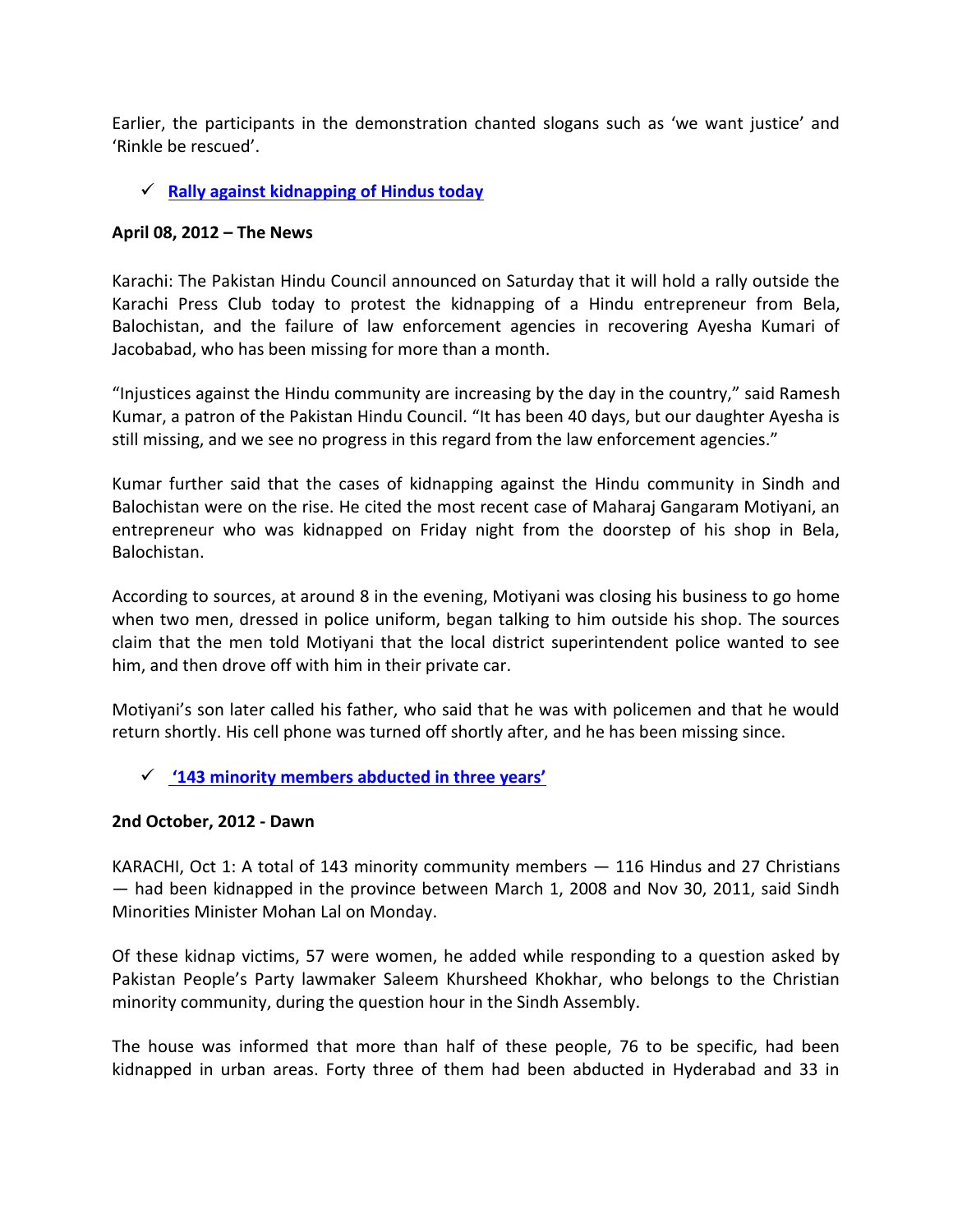Karachi  $-$  19 in the district east, nine in the south and five in the district west, the data showed.

Naushahro Feroz, Sanghar, Tando Mohammad Khan, Tando Allahyar, Malir and central district of Karachi were the six districts where no minority community member had been kidnapped over the three and a half years, according to the data tabled by the minister in the assembly.

While 20 out of 33 people abducted in Karachi had been safely recovered, the status of 43 people kidnapped in Hyderabad was not available.

About the 57 women victims, 19 were Christians and 38 were Hindus, the data showed.

Five out of six questions mentioned in the order of day were asked by Mr Khokhar, while no supplementary question was asked.

The sixth question was to be asked by PML-F lawmaker Nusrat Seher Abbasi, but Speaker Nisar Khuhro did not allow her to ask the question as she along with some other legislators were sitting on the floor of the assembly to lodge their protest against the Sindh People's Local Government Ordinance (SPLGO 2012) bill that was tabled in the assembly and passed on Monday.

The question hour began over 1 hour and 45 minutes behind the scheduled time of 10am as printed in the order of the day and was completed shortly afterwards.

# **[Hindus reject official figures on kidnapping](http://dawn.com/2012/10/07/hindus-reject-official-figures-on-kidnapping/)**

# **7th October, 2012 - Dawn**

HYDERABAD, Oct 6: Representatives of the Hindu community have contested the figures presented in the Sindh Assembly on kidnapping of Hindus, saying the figure does not correctly reflect the situation as in most kidnapping cases the victim families do not involve the police.

The data contains figures reported from March 1, 2008 to Nov 30,2011 in which 143 minority community members were kidnapped and 116 of them were Hindus.

The figures have been brought on record by Sindh Minority Minister Dr Mohan Lal, but his community leaders who represent different organisations and forums contest the data. The community attributes the recent reported migration of Hindu families to such factors as kidnapping, forced conversion and extortion.

"There are two types of kidnappings: one for forced conversion and the other for ransom," says MNA Kishanchand Parwani.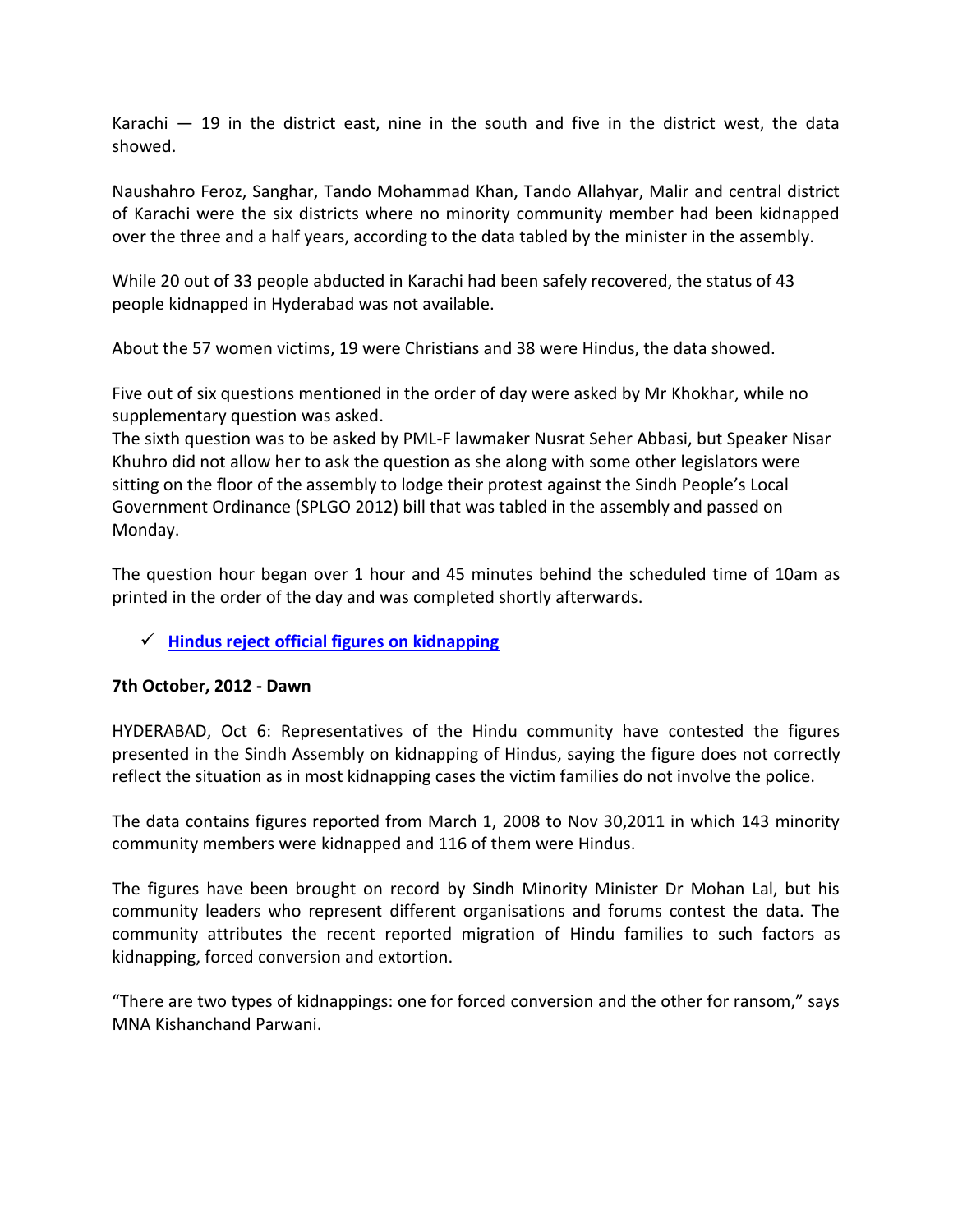He refers to three kidnapping cases reported in Sanghar. "With such pace of kidnappings, who will believe that only 116 Hindus were kidnapped in three years?" he says, adding that since the Hindus are a weaker section of society, they are considered sitting ducks by kidnappers.

"When the government doesn't have its writ, it can't curb such crime which affects Muslims also. Since Hindus are weaker in society, they have to bear with such risks to their lives," he says. "The point is of genuine representation of the Hindus in parliament as mostly parliamentarians represent their parties…They are not elected directly by their community."

An independent figure of kidnapping for ransom cases of Hindus could not be obtained. Even minority community representatives do not have any such data. The Human Rights Commission of Pakistan monitors kidnapping cases generally without segregating them. The 143 cases are only those that are reported to the police through FIRs.

"The actual figures of kidnapping are much higher, but it is certainly our fault that we don't have an independent confirmed data," says Jai Kumar Dheerani, patron of the Young Hindu Panchayat. He says he believes that in most cases Hindus avoid reporting kidnappings. "They don't want to risk the hostage's life and settle it on their own by paying ransom," he says and adds that the payment of ransom is the ultimate result for the community to ensure safe recovery of the hostage.

A ruling PPP member of the Sindh Assembly, who wishes not to be named, subscribes to his views. "The data presented in the house is not correct as the actual figure is much higher.

Our community doesn't get FIRs registered. It's understandable that when people are interested in securing safe recovery of their child, they will avoid taking police on board as it may threaten the hostage's life," he says, adding that only 29 cases of kidnapping of children were reported in upper Sindh, mostly in Kandhkot, Kashmore district, in three years.

"I'm confident that the real number of cases will be double than the actual reported cases presented in the house," he says.

Hindus mostly dominate the agriculture sector in upper and lower Sindh. They have strong presence in rice, cotton and other agriculture-based business, including fertilisers and pesticides, besides owning rice mills and cotton ginning factories.

Eshwar Lal Makhija, president of the Hindu Panchayat in Sukkur and custodian of the Sadh Belo temple, maintains that if the government acts sincerely, Hindus' issues can be resolved easily. "We don't trust the police because they too are subservient to powerful men…..Therefore, we say that locally influential people belonging to different parties should be entrusted with the responsibility of taking care of us," he says. For instance, if Khurshid Shah in Sukkur or Mian Mitho in Daharki is made responsible for protecting Hindus, there won't be any problem. According to him kidnapping cases started affecting the Hindu community in the 1980s. "We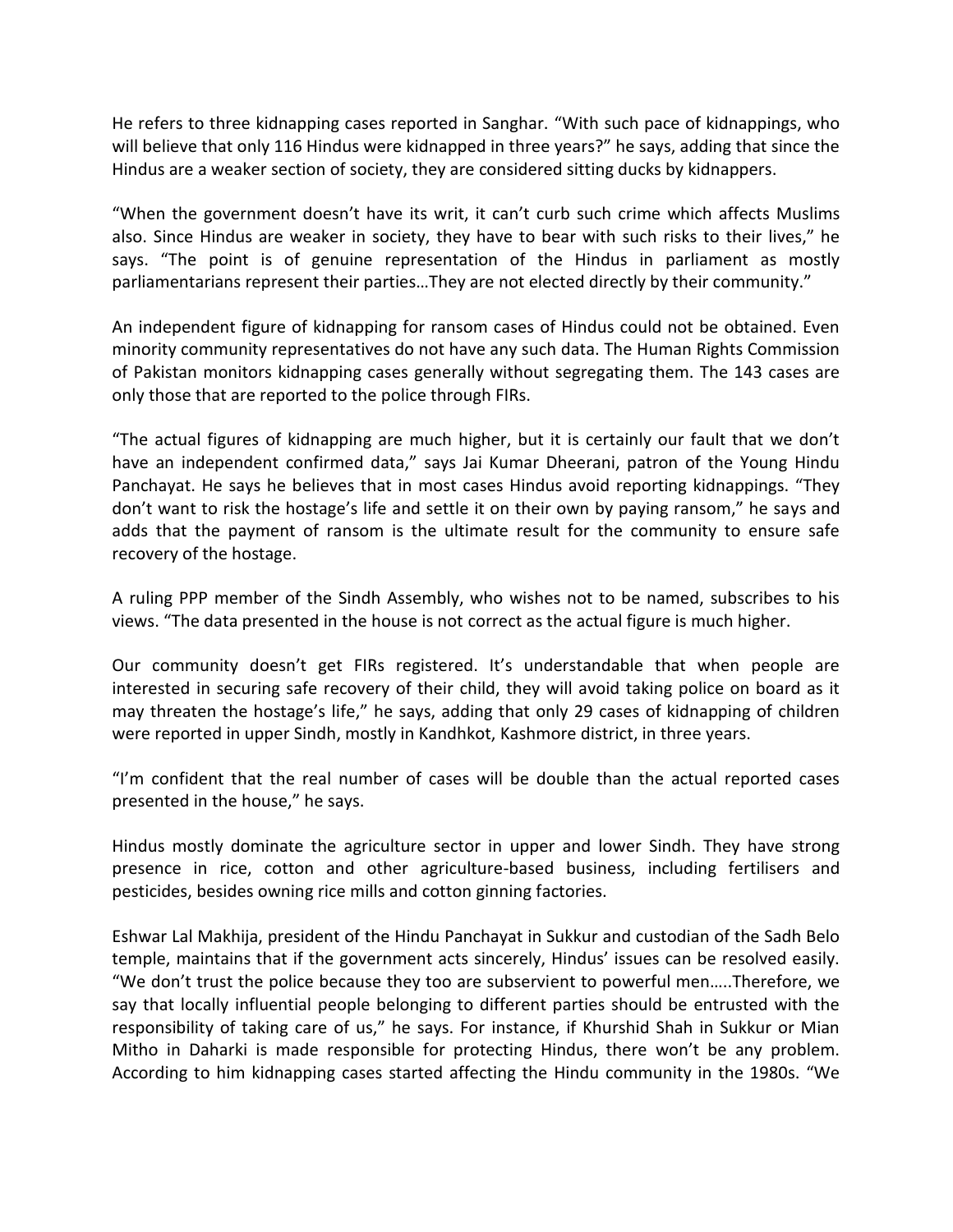accepted it as fait accompli, but it was then followed by the trend of young Hindus children's kidnapping," Makhija contends and says that there is a reason to it.

"Hindus are the backbone of Sindh's economy as the community is business oriented. In cotton growing areas, we dominate the cotton sector and in the rice producing belt, we are in a sound position. When it comes to fertilisers, it is almost entirely with our community. The community owns 60 to 70 per cent of rice mills. So I see that due to forced conversion, extortion and kidnapping for ransom cases, it is an attempt to destroy us economically," he says.

A senior police officer, Javed Odho, who hails from upper Sindh, says he believes that kidnappings of Hindus had been increasing in the late 1980s and onwards, but they now show a decline.

"The point is that while cases have declined, the hostage is now always a high-profile man. They settle for ransom quickly," he says. The Hindus have made their presence felt socially and politically.

"When there is a kidnapping, they get instant response and help….They have a strong political clout and contacts with the relevant quarters," he says. Until 20 years back the administration and police were not sensitised about such cases. "Police move swiftly due to the influence of Hindus and thanks to the fast-growing media. With such strong presence in business and politics, threat to their kidnappings has increased too", he says.

Yunus Chandio, another police officer of upper Sindh, agrees. Muslims and Hindus are kidnapped without any distinction, he says. "It is true that ransom is paid and in 90 per cent cases it is paid. Hindu families don't want police to go for an operation. So they tell us to continue our efforts and they use other channels to secure release," he says. The issue with the Hindus, however, is that since they are engaged in business, they don't like prolonging the matter and decide it quickly. "With police intervention, the bargaining position of the hostage's family gets stronger and dacoits agree to as low ransom as possible", he says.

#### **[Two Hindu women and children go missing, court told](http://www.thenews.com.pk/Todays-News-4-68808-Two-Hindu-women-and-children-go-missing-court-told)**

#### **September 22, 2011 – The News**

Karachi **:** A Hindu woman has moved the Sindh High Court (SHC) to order the police to recover her two daughters and two grandchildren who went missing in the Bahadurabad area on September 2.

On Wednesday, the SHC issued notices to the advocate-general, Sindh, the New Town police, seeking an explanation as to why an FIR was not registered in the case.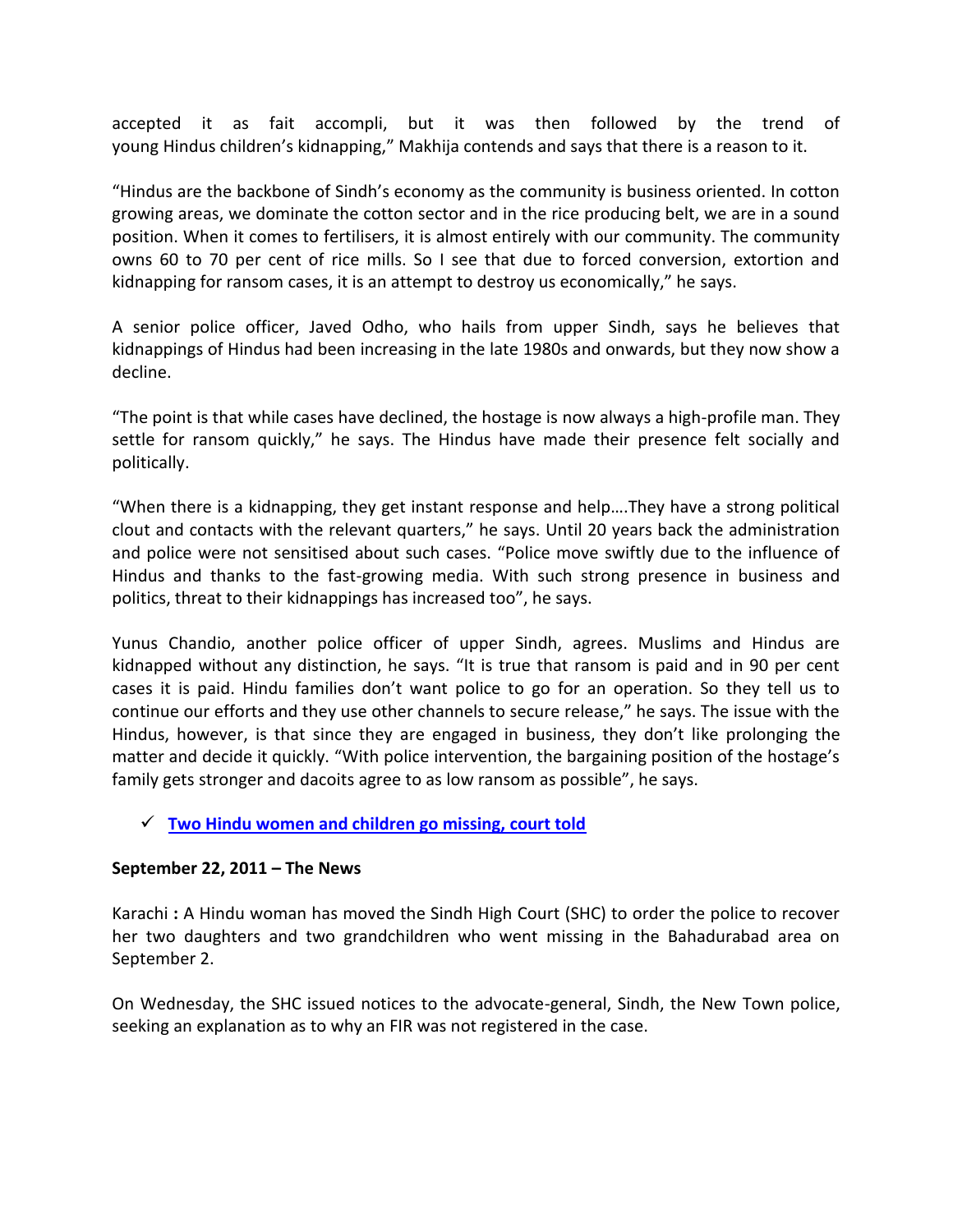Bhoori submitted in the petition that her daughters — Janta Kumari and Gita Kumari — along with her grandchildren  $-$  Bhavish and Sania  $-$  had been missing since September 2, the day when they had gone for shopping in the Bahadurabad area.

She complained that they had reported the incident to the police, who refused to register an FIR. She said that the family was receiving calls for ransom from an unidentified person.

A division bench of the SHC, headed by Chief Justice Mushir Alam, directed the advocate general, Sindh, to explain why an FIR was not registered in the case of such a serious nature. The court also directed the concerned police officer to submit comments within 10 days.

NOTICE TO PRIVATE BANK CEO: The Sindh High Court (SHC) issued notices to the chief executive of a private bank and its chief risk officer to explain as to why contempt proceedings may not be initiated against them for disobeying the court directives.

The court was hearing the petition of Humna Nadeem against harassment by bank officials. She said that she had lost a credit card issued by the bank, which was misused by some persons. However, instead of taking action, the bank officials started harassing her and her family members.

The court had directed the chief executive and the chief risk officer of the bank to appear before the court on Wednesday; however, both of them did not appear. The court issued notices to both bank officials, asking them to appear and explain why contempt proceedings may not be initiated against them for insubordination of the court directives.

The SHC also issued a notice to the State Bank of Pakistan to assist the courting understanding the regulatory mechanism for redressing grievances of bank customers regarding intimidation and harassment.

DETENTION CASE: The Sindh High Court directed the federal and provincial law officers to bring to the notice of law enforcement agencies the recovery of a missing person who was released after unlawful confinement of over eight months.

The court was hearing a petition of Malang Khan, who submitted that his son, Hafiz Babar Naseem, a seminary student, was taken into custody by the police and other LEAs from the Golimar area on December 25 last year. The counsel of the petitioner informed the court that the detainee had returned home and the purpose of the petition had been served.

The court directed the federal and provincial law officers to bring the recovery of the detainee to the notice of the law-enforcement agencies so that they could examine him and find out as to why he had to suffer such a fate.

The court observed that there was no justification to pick up a person without intimating his family as it caused great agony to the family.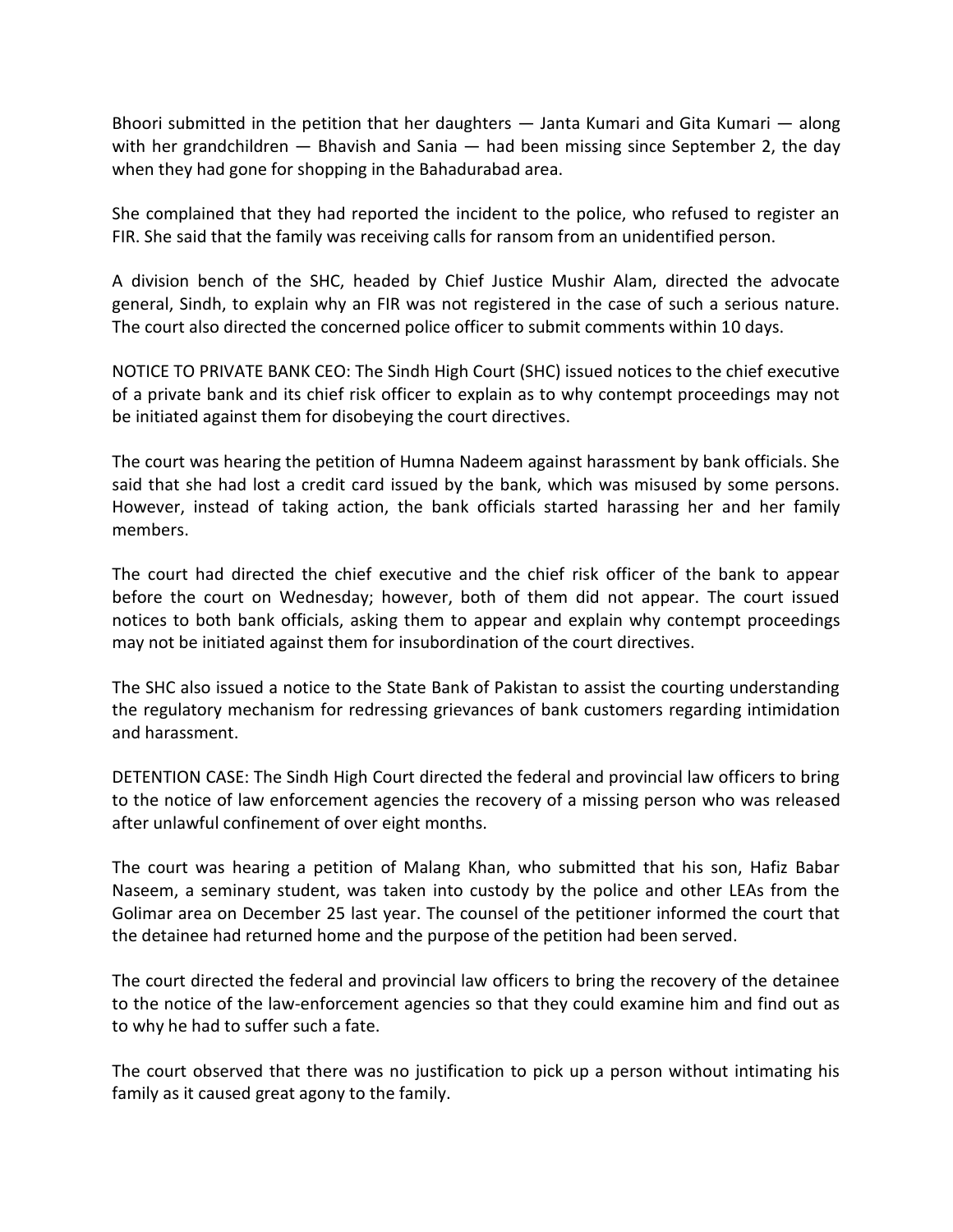### **[She fell unconscious as a single Hindu](http://www.thenews.com.pk/TodaysPrintDetail.aspx?ID=72017&Cat=4)**

#### **October 12, 2011 – The News**

**Karachi:** When 15-year-old Poonam Wasu — a Hindu girl from birth — left her house with friends on the afternoon of October 6, she could never have in her wildest dreams imagined that she would be drugged, only to wake up hours later as a married Muslim woman named Razia.

Although there are no official figures as cases of forced conversions and marriages are often hushed up, organisations like the Human Rights Commission of Pakistan believe that a large number of women had been abducted and forced to change their religion. Perhaps an even more distressing fact is that in many such instances, these women are sold to prostitution rings and as a result, lose all contact with their families.

But unlike the other women who chose to remain quiet after being threatened with dire consequences, Poonam broke the silence and took matters to court. Hailing from Lyari where locals claim that as many as sixteen women have been abducted and forced to marry  $-$ Razia remains undaunted by the threats.

Talking about the fateful day that changed her life forever, this lean-framed girl recalls that she left her house with two friends named Saiba and Shazia, who asked her to apply some Mehndhi to relatives at a wedding. After she reached the house and sipped at the tea served to her, the rest was a blank.

"After drinking it, I fell unconscious. I don't remember what happened after that. All I know is that when I woke up, I was a woman who has accepted Islam and performed a Nikkah with my friend's brother, Raza Hussain, who I had never even spoken to before."

Poonam added that she had known both the sisters for several months as one of them attended the same school as one of her siblings. Also, they would visit the same beauty parlour that Poonam would sometimes work for. "I never thought these two girls would do something like this. Both of them were so nice to me," said the distressed teenager.

While Poonam was being drugged and forced to marry after changing her religion, back at her house, the hours ticked by and her family naturally became worried. "When it turned dark and my niece did not return, we went to her friend's house, only to find that the door had been locked."

The teenager's family had registered FIR 166/2011, under section 365 at the Chakiwara police station and the law enforcers conducted a raid and recovered the abducted girl, who according to her aunt was drowsy and stumbled as she walked.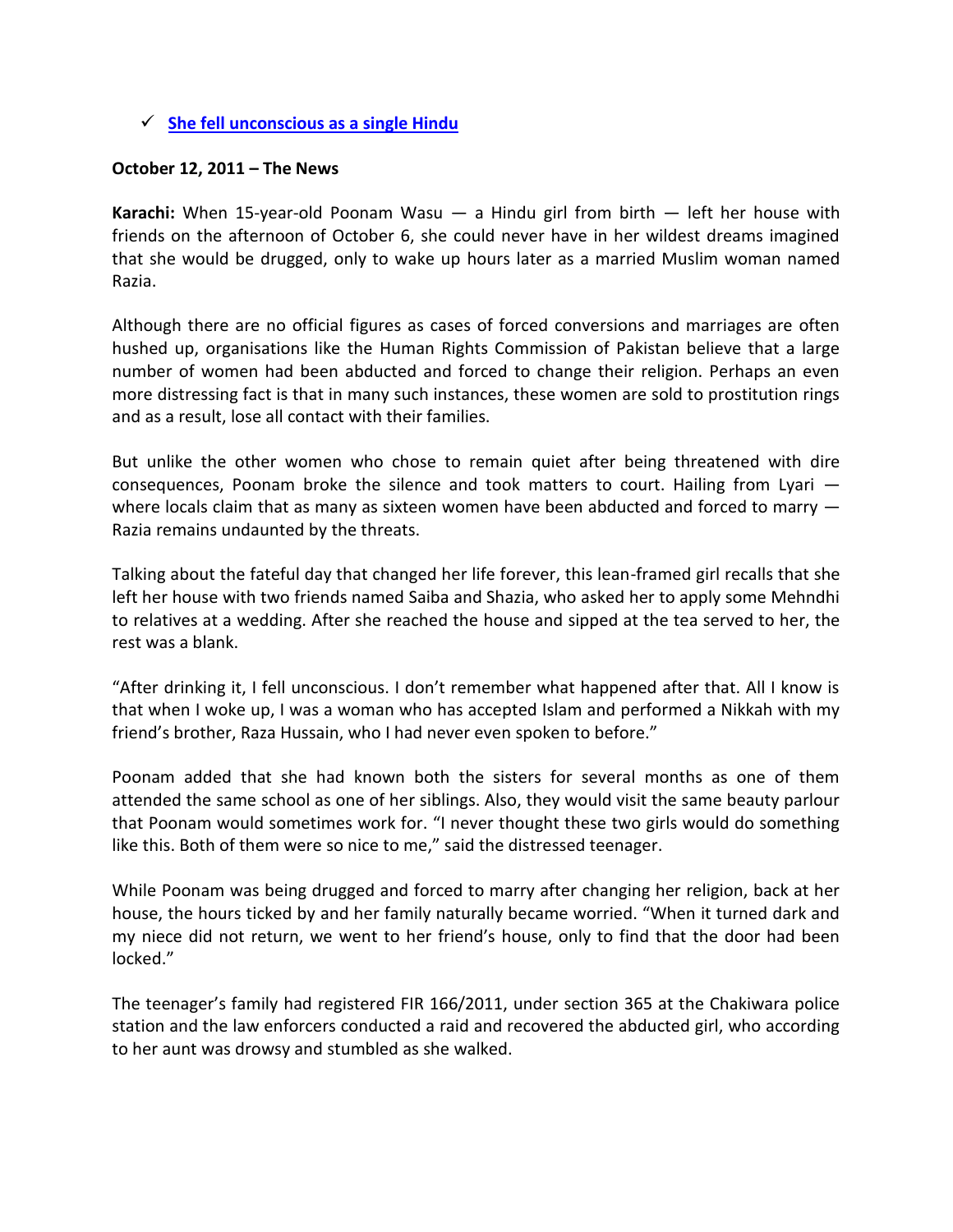Showing the blue-inked print on her thumb, Poonam says that although the conversion certificate and the Nikkahnama have her imprints, she was unaware of what was happening with her. "Why would I put a thumb print on the documents when I can write my name in both Urdu and English?" she asked. "I was unconscious when my prints were taken. Neither have I changed my religion, nor have I married anyone."

And that is exactly what she told the District Court South during the hearing of her case. She now hopes that the court will rule in her favour and yearns to be reunited with her family.

Taking notice of the incident, the Sindh Vice Chairperson of the Human Rights Commission of Pakistan, Amarnath Motumal, said, "Most of the time, criminals involved in kidnapping and forced conversion are influential and wealthy. Consequently, the victim is warned of dire consequences if she dares raise her voice. Therefore, many cases go unreported and other times, the families surrender. But Poonam is very brave and despite threats to her family that the teenager would be killed, she has decided to fight for her rights."

The same stance is reiterated by Poonam. "My so-called husband should be severely punished. Why do people do such things? Thank God I was saved in the nick of time as I came to know later that my kidnappers were planning to shift me to another location. If they succeeded, I would have never seen my family again."

# **A Hindu girl abducts**

# **Daily Kawish – 6, September 2012**

Tando Adam: A girl Meera, daughter of Gangumal , who belongs to Bhil community , has abducted from Tando Adam, district Sanghar.

The angry men of bhil community staged a protest and torched tyers on Latif road Tando Adam town. On this occasion, Meera's father told to media that Fida Hussain Khaskhely and his friends have kidnapped his daughter on gunpoint from his home.

They alleged, after two days have passed but police has failed to trace his daughter and arrest the kidnappers yet. After complain Meera's father, police has lodged FIR against Fida Hussain, Shahid Hussain Khaskhely and others two unknown persons.

According to reliable sources, , Meera has accepted Islam in a Maderssa at Hyderabab and married with Fida Hussain Khaskhely and photo copies of marriage documents has sent to Tando Adam press club.

# **A 14 years old Hindu girl abducts**

**Daily Kawish – 8, August, 2012**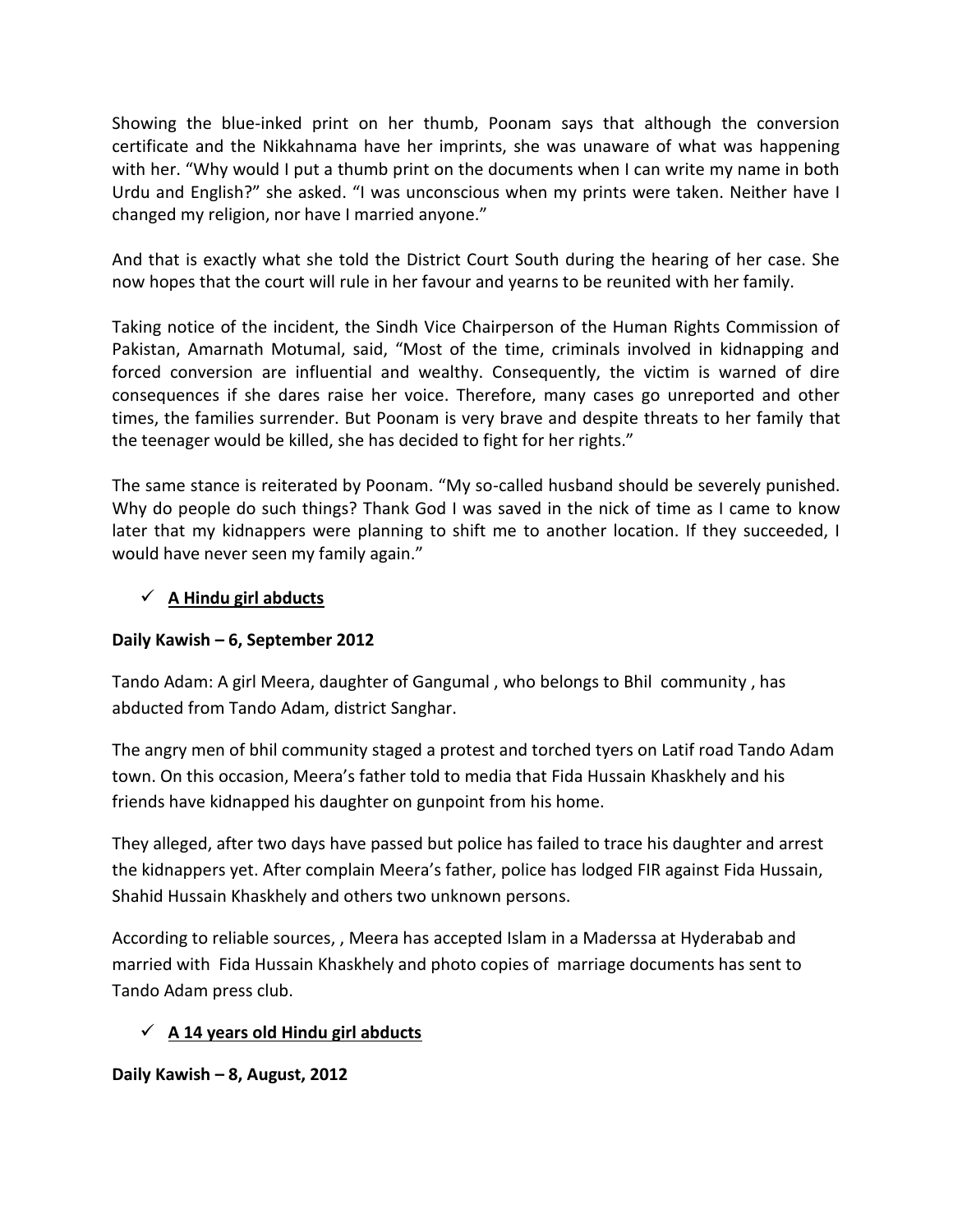Jacobabad: A 14 years old Hindu Girl, Manisha daughter of Rawal Mal abducted from Jacobabad. After this abdication news, the leader of Hindu panchayat and SSP Jacobabad met with his parents and assured that Manisha would recover from the kidnappers as soon earlier.

While talking to media, Manisha's mother said that his daughter went to get her sisters from the tuition, but she did not reach there and abducted on the way. She appealed to authorities that recover his daughter from kidnappers.

While talking to media, leader of the Hindu panchayat, Mahish kumar said that someone considering us a weak community, due to this mindset, they are kidnapping our girls. While, propaganda are being made someone that Hindus migrating Sindh.

However, they would not leave their homeland because they are indigenous people of Sindh. He demanded that PPP government prepare a law to protect the rights of Hindu community in their own land and appealed to high ups for the early recovery of Manisha.

# **Two women of Joggy community kidnaps**

# **Daily Kawish – 5, August, 2012**

Tando Mohammad Khan: From village Tando Saindad near Tando Mohammad Khan city, two women belongs to joggy community has been kidnapped by the Mangsi tribe.

The joggy community staged a demonstration and block up Tando Mohammad Khan, Badin road against the kidnapping and Mangsi tribe. While talking to media men, Sajan joggy, Mitho Joggy and Walan Joggy said that Magsi tribe has kidnapped their two women, including 45 years old Tari wife of Walan Joggy, 22 years old Meera.

They alleged that someone of Magsi tribe men rapped their women then handover to Matli police station. They appealed to high up that they take action against those who have involved in this inhuman behavior to them. Matli police said that two women have been handed over to the police due to involvement of cheating in the pretext of Black Magic.

# **[Unwelcome conversions](http://dawn.com/2012/03/22/unwelcome-conversions/)**

# **I.A Rehman - 22nd March, 2012 - Dawn**

**THE Hindu community, particularly in Sindh, has been in the grip of strong feelings of grief, anger and insecurity for several weeks. Unless its grievances are speedily addressed Pakistan stands to suffer incalculable harm in both material and moral terms.**

The issue of Hindu girls' conversion to Islam and marriage to Muslim men, both transitions alleged to be forced and often after abduction, is not new. Indeed, it has always been high on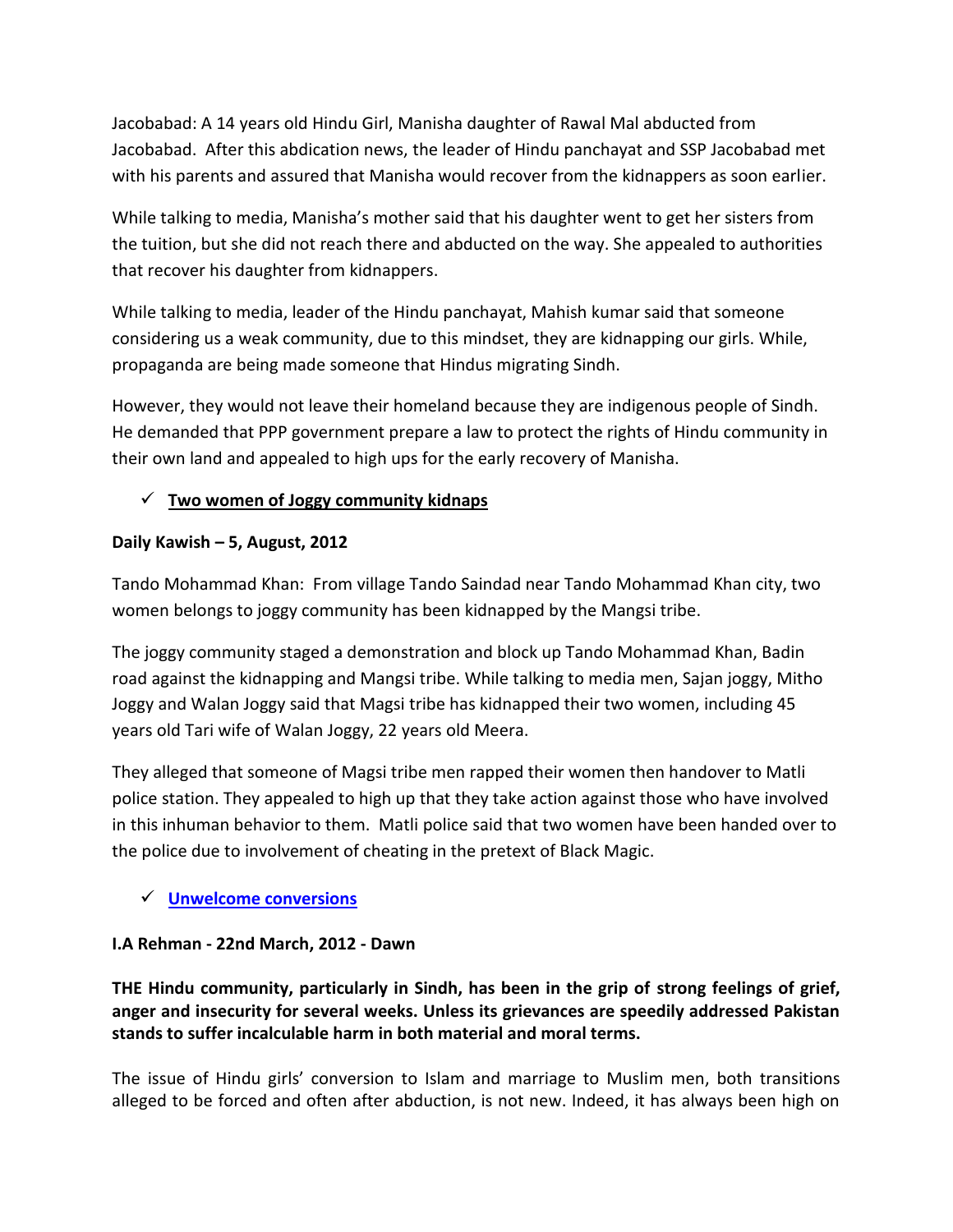the Hindu citizens' list of complaints. What is new is the scale and intensity of their reaction and the large number of their appeals for justice. It seems three recent cases involving Rinkal Kumari, Lata Kumari and Aasha Kumari have unleashed the Hindu community's long-brewing fears of loss of its religious and cultural identities.

The three cases are not identical in detail. Dr Murli Lal Karira, who belonged to Jacobabad and practised medicine at Suhbatpur, in Jafarabad district, was reported to have been abducted while travelling homeward. Some days later, his niece, Aasha Kumari Karira, who was taking lessons at a Jacobabad beauty parlour, did not return home after her work hours, and was believed to have been abducted. Her whereabouts are unknown.

Dr Lata Kumari, the 29-year old daughter of a medical practitioner from Jacobabad and employed at one of Karachi's premier medical institutions, was reported to have married a young Muslim man after converting to Islam. Her father alleged that her conversion and marriage took place under coercion after abduction and he moved the high court for redress. The lady denies these allegations. She came to the court when her husband applied for bail before arrest.

The brother of Rinkal Kumari (18) says she was abducted by unknown persons, allegedly backed by an influential MNA. Her family had difficulty in filing an FIR. The next day she and the young man she was said to have married after conversion to Islam were presented in a court at Mirpur Mathelo, while her family had been told to go to a court in Ghotki. The family was not allowed to see her. It is said that she told the magistrate she wanted to go with her family but the latter reportedly expressed his inability to allow a Muslim girl to go to a non-Muslim house and sent her to a Darul Aman. Subsequently she is said to have modified her statement.

One suspects that these cases have provoked an unusual wave of protest because unlike the poor and voiceless victims in earlier cases of forced conversion-marriage affairs, the women now involved come of socially noteworthy families who have some access to electronic means of communication.

Several non-Muslim citizens have argued that these women have been, or are being, forced to accept conversion and marriage under threats of dire consequences to their families if they refuse to surrender.

The state of the common Hindu citizens' mind is reflected in the e-mail Rinkal Kumari's brother addressed to the chief justice of Pakistan (copied to the Human Rights Commission of Pakistan). He says that Rinkal's abductors have told her that "if she wants to save her parents' life she should choose to convert [change] her religion and marry [an] unknown guy…. And yesterday [the] judge ordered that [the] girl wants to change her religion and want[s] to marry …Naveed…. [The] judge even didn't allow [the] girl to meet … her parents or anybody from her family. There were 500-700 people in [the] courtroom all with guns and there was nobody from [the] girl's family…. Now hundred[s] of people will take advantage of [the] 18-year-old girl and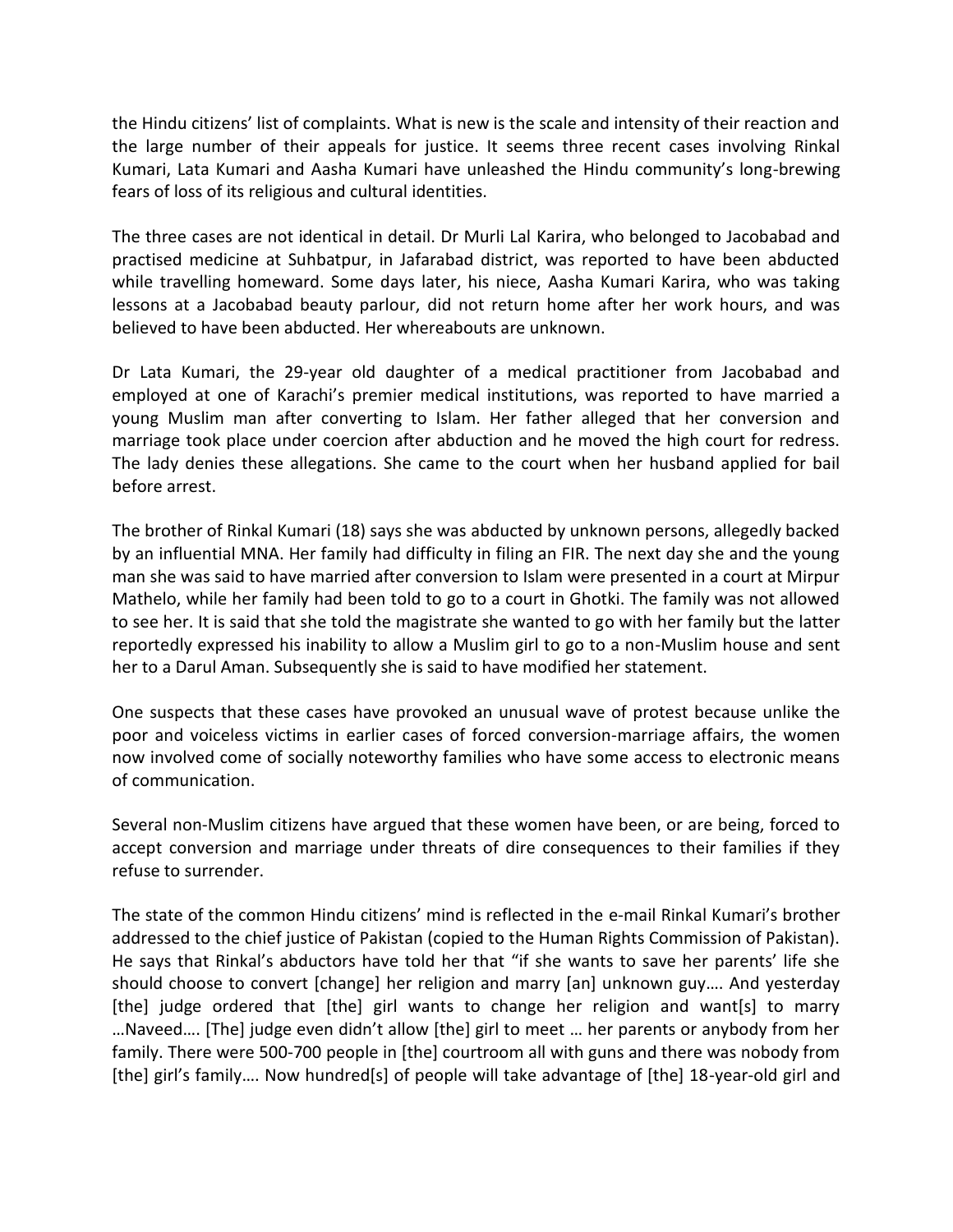after that they will sell her to somebody". Nobody with a reasonably sound heart will fail to be moved by the feelings of anguish and despair oozing from these words.

These cases raise several questions of a fundamental nature.

First of all, change of religion is a fundamental right but Islamic authorities do not accept a Muslim's right to convert to another faith, though the laws of the country are silent on the point. Non-Muslims sometimes demand a bar to any conversion, something no legal authority or human rights activist will agree to.

However, non-Muslims are on solid ground when they protest against organisations and groups of professional proselytisers who apparently make a living by inducing, if not forcing, non-Muslim Pakistanis to convert and who enjoy support in the majority community, in the police force and even in the judiciary (at least its subordinate part).

The proselytisers and matchmakers are facilitated in their task by a social environment in which a non-Muslim can be persuaded to escape from all-round discrimination and move from the ranks of second-class citizens into a privileged community by changing his religion. To make matters worse, the non-Muslims have to read reports of the exploits of a family that boasts of three or four daughters-in-law who have been converted from Hinduism or the plight of a Hindu family that has lost three girls in a row.

The complaint of foul play acquires additional strength when a non-Muslim woman is abducted and the state machinery shows little interest in recovering her until her marriage to a Muslim has been consummated. At that point another factor begins to worry these women. Some of them may be genuinely apprehensive of being killed by their families if restored to them and some others might consider themselves too impure to rejoin their parents. Further, the problems in registration of cross-faith marriages force parties to such unions to prefer secret compacts to open contracts.

This environment prevents most non-Muslim Pakistanis to accept the possibility that one of their girls could voluntarily and of her free will opt for cross-faith matrimony. They do not want to follow the majority community's practice of accepting a Muslim woman's decision to take a non-Muslim as her spouse if he becomes a Muslim in name only.

Thus, the real issues are, firstly, the growth of discrimination against non-Muslim citizens, especially their womenfolk, that makes them vulnerable to force and susceptible to temptation and make-believe about escape from misery and, secondly, the rise of intolerance and hypocrisy in the ranks of the majority community. These matters cannot be resolved so long as the state allows itself to remain hostage to orthodox forces.

Quite obviously, Pakistan's accession to a sane and tolerant society in which all its sons and daughters are equal before the law and by social standards is going to be a long haul. The process may be started with action against organised abduction-conversion marriage rackets,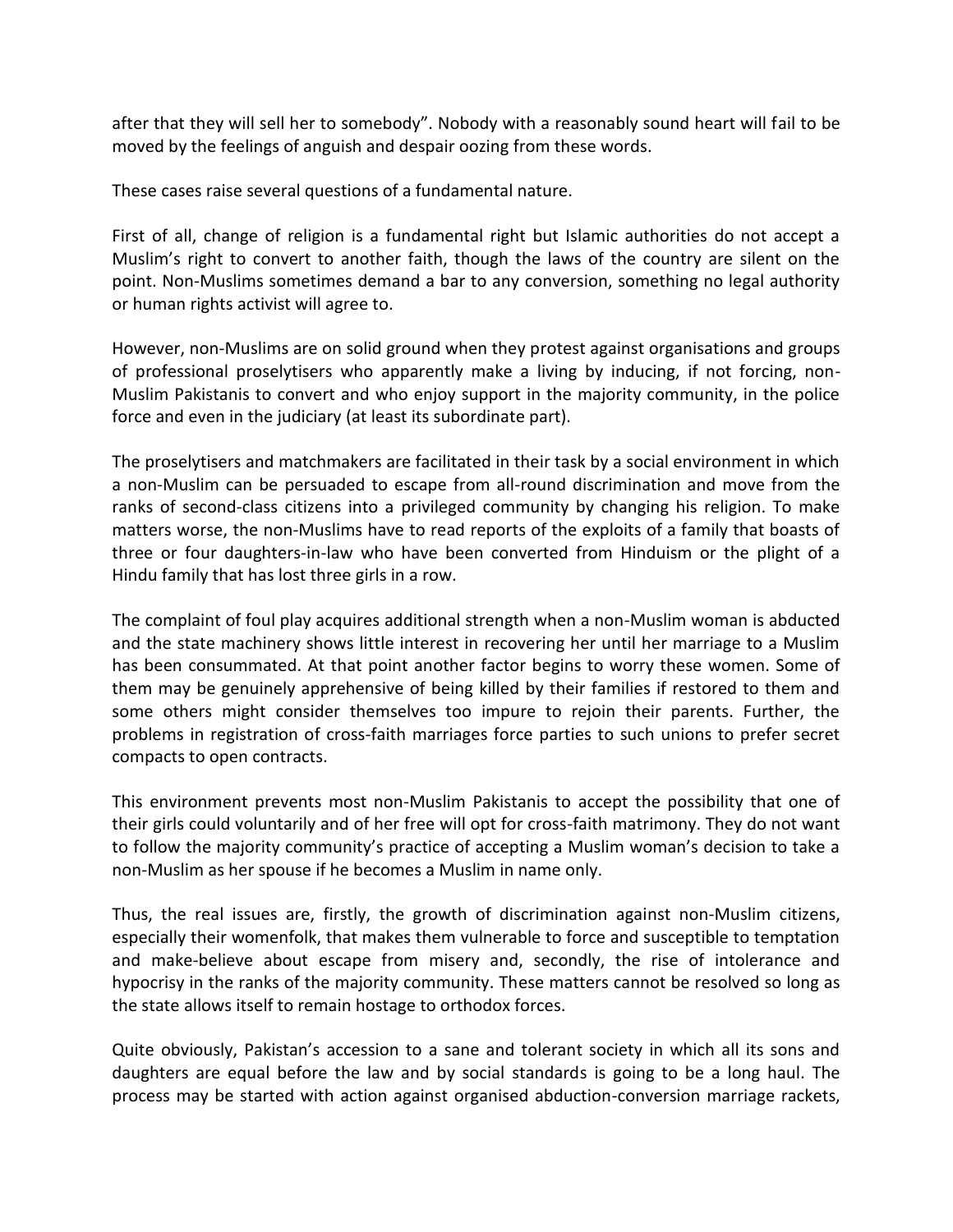offering guarantees of prompt and effective police action on complaints of abduction, and firm assurances of even-handed treatment by the courts of all parties regardless of belief, gender or social status.

All this is necessary to stop the loss of talent and skills that a spurt in non-Muslim migration to foreign lands is causing and to prevent the majority community from degenerating into a horde of morons capable of neither reason nor compassion. Above all, the distress caused to a minority community must be accepted as a serious national calamity.

**[SC allows three weeks for decision in forced conversion case](http://dawn.com/2012/03/26/sc-allows-three-weeks-for-decision-in-forced-conversion-case/)**

### **26th March, 2012 - Dawn**

**ISLAMABAD: The Supreme Court on Monday allowed two Muslim convert girls to stay at a shelter house in Karachi for a period of three weeks enabling them to take a decision for their future independently and in a free atmosphere.**

A three-Judge comprising Chief Justice Iftikhar Muhammad Chaudhry, Justice Khilji Arif Hussain and Justice Tariq Parvez also ordered the police officers to escort both girls back to Karachi in safe custody.

The bench in its order observed that though undoubtedly both girls, Faryal Bibi (Rinkle Kumari) and Hafsa bibi (Dr Lata), had performed Nikah and joined their husbands but there were allegations of forced conversion.

It said that apparently there was a lot of pressure upon both girls by the parents and the courts, so after recording their statements in camera, they were of the opinion that they required time, free from pressures and take a decision for their future.

The bench allowed both girls to stay for three-weeks in shelter house named 'Panah' owned by Majeeda Rizvi, a senior lawyer.

The bench was hearing a constitutional petition moved by Pakistan Hindu Council.

During course of proceedings, the bench allowed applications of all parties for hearing.

The chief justice told Malik Qamar Afzal and Mujeeb Pirzada counsels for Syed Naveed Shah, husband of Faryal Bibi and Dr Khalid Ranjha, counsel for Nadir Baig, husband of Hafsa bibi, that these girls might require some time to think over their future in a free atmosphere.

He opined that under the charged atmosphere and pressure from parents, court and husbands, they would not be able to do so.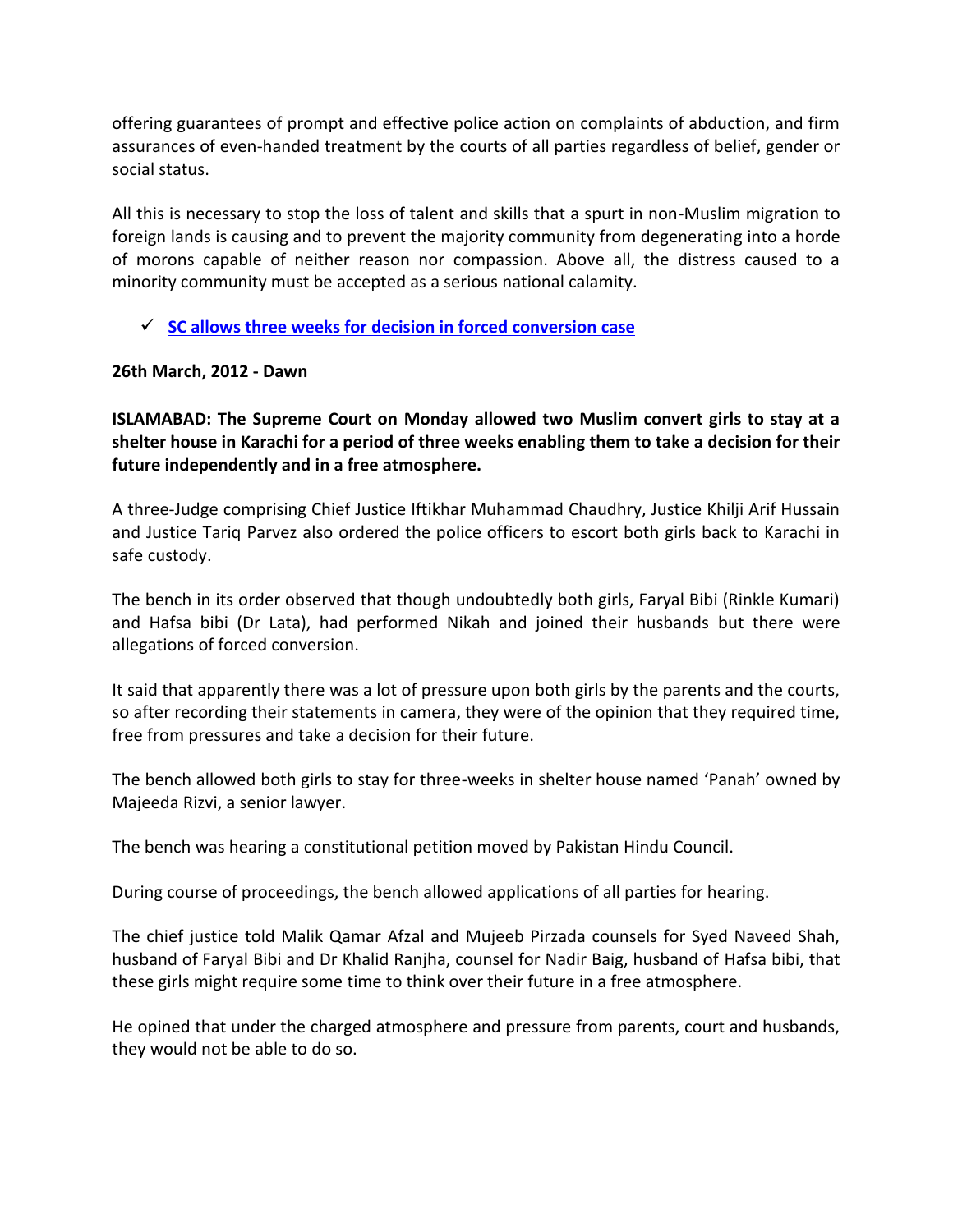Justice Tariq Parvez observed that the issue should not be treated in the backdrop of religious affiliations but it was a common practice even in the non-Muslim families that girls and boys married without consent of their parents.

Dr Khalid Ranjha requested the bench to send them to shelter house which was already ordered by the Sindh High Court.

The chief justice on objection of counsel for parents of Faryal bibi observed that they were against all kinds of illegal confinement.

They would not compel anyone but for the sake of parents, they would write in their order, about granting of time to the girls to think over their future life.

Raising a query, the chief justice said that now the difficulty was that they had embraced Islam and solemnized their Nikah.

Faryal bibi was summoned by the bench to rostrum and questioned her about her education, to which she replied that she was Intermediate in science but later could not clearly respond to other questions.

Realising her difficulty, the chief justice requested all, counsels and media representatives to leave the courtroom to record her statement in camera.

After a brief period, all were allowed to re-enter the courtroom and the chief justice handed over a written statement of Faryal bibi to Mujeeb Pirzada to read.

The atmosphere in the courtroom grew a bit tense when Dr Ramesh, father of Hafsa bibi, stood up and in high pitched voice claimed that her daughter wanted to go with them but was forcefully held.

When he continued raising his voice continuously, the chief justice asked the security personnel to take him out of the courtroom.

Dr Ramesh Kumar of Pakistan Hindu Council requested the bench to correct the name of third girl who was identified as Asha instead Poja Devi.

Further hearing was adjourned till April 18.

Dr Ramesh Kumar, patron-in-chief, Pakistan Hindu Council, had moved a petition about recovery of three females belonging to Hindu community including Rinkle d/o Nandlal (Mirpur Mathello); Dr Lata d/o Dr Ramesh (Jacobabad), and Asha (Larkana).

#### **[Rimsha Masih Case](http://dawn.com/2012/10/12/imam-in-rimsha-masih-blasphemy-case-released/)**

#### **Imam in Rimsha Masih blasphemy case released**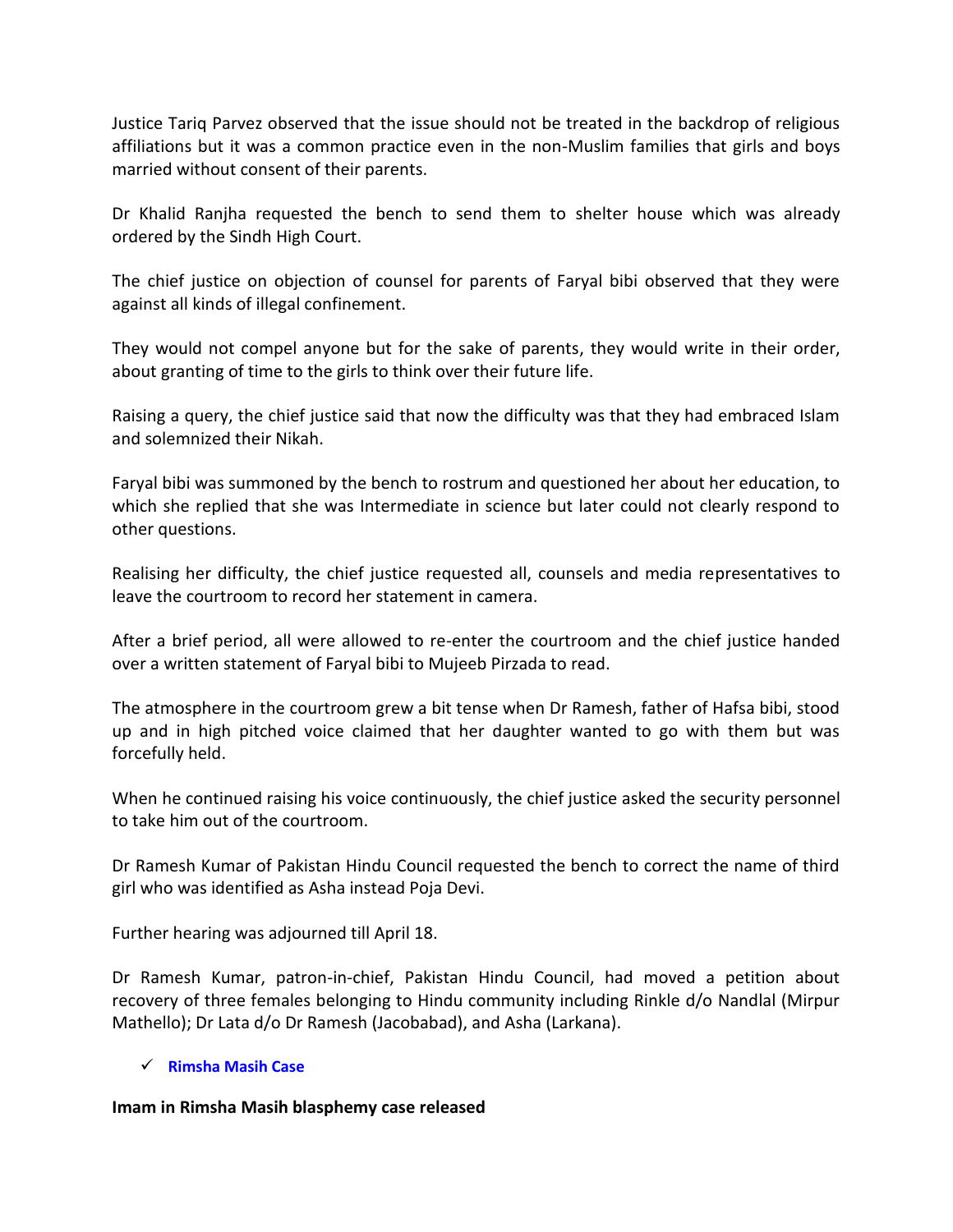#### **12th October, 2012**

# **ISLAMABAD: A Pakistani cleric who accused a young Christian girl of blasphemy and had been arrested for framing evidence was released on Friday, a day after he was granted bail by a court, his lawyer said.**

The girl Rimsha Masih spent three weeks in an adult jail after she was arrested on August 16 for allegedly burning pages from the Quran, in a case that prompted worldwide condemnation.

She and her family remain in hiding for safety after Rimsha was released on bail and her case was sent to a juvenile court last month, following a medical report that said she was 14.

Hafiz Mohammed Khalid Chishti, the imam of the mosque in Rimsha's area, who first gave police the burned papers as evidence against her, was detained on September 1 for desecrating the Quran himself and tampering with evidence.

"My client has been released and he came out of Adiyala jail today," his lawyer Wajid Ali Gilani told AFP.

Chishti was granted bail on Thursday on one surety and a bond of 200,000 rupees (about 2,000 dollars) by the court in Islamabad, he said.

The cleric was arrested after his deputy Maulvi Zubair and two others told a magistrate Chishti added pages from the Quran to the burnt pages brought to him by a witness, investigators have said.

Zubair and the two others, Mohammad Shahzad and Awais Ahmed, said they had urged Chishti not to interfere with the papers but he told them it was the only way to expel the Christians from the area.

On August 24 Chishti told AFP he thought Rimsha burned the pages deliberately as part of a Christian "conspiracy" to insult Muslims, and said action should have been taken sooner to stop what he called their "anti-Islam activities" in impoverished Mehrabad neighbourhood of Islamabad.

# **[Rimsha's plight](http://tribune.com.pk/story/441720/rimshas-plight/)**

# **September 25, 2012,** *The Express Tribune*

As news stories about the violence sparked by the anti-Islam film abound, there is a danger that the plight of the young Christian girl Rimsha Masih will be relegated to the inside pages. Rimsha was accused of blasphemy and released on bail when it emerged that her accuser may have planted the evidence. Bail, however, is not the same as complete exoneration, which is exactly what Rimsha deserves. Now that the police have submitted a written statement to the court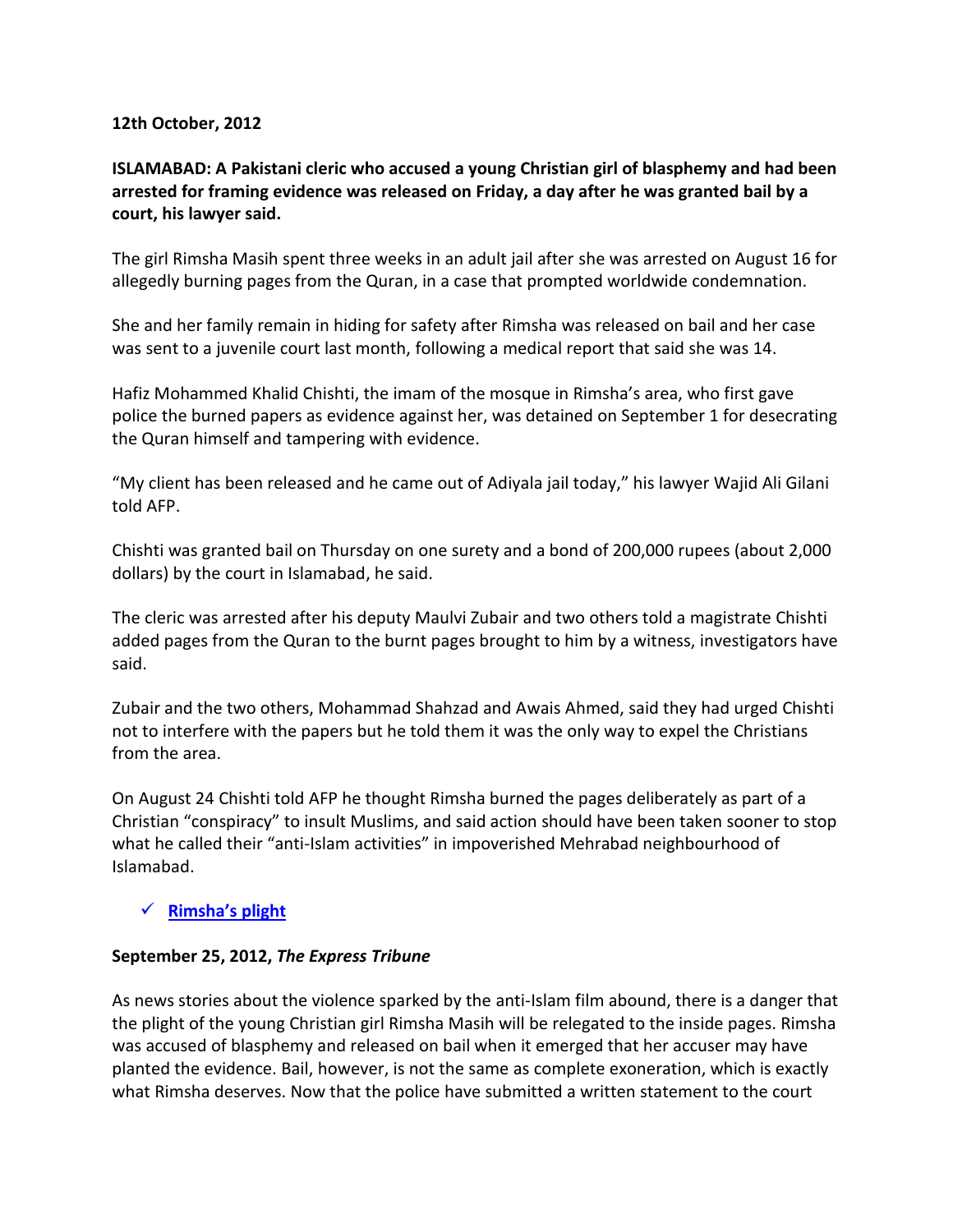declaring that she is innocent and it was a set-up by cleric Khalid Jadoon Chishti, the judge needs to do the right thing and dismiss the case against Rimsha as being frivolous and unfounded. Then, Chishti needs to face trial for falsely accusing this helpless girl and probably putting her life in danger.

The idea of going on trial for Rimsha pales in comparison to the dangers she will likely face should she go back to her home. Those accused of blasphemy have often been targeted by enraged mobs and seldom found security thereafter. Rimsha's best shot at a normal life lies in a foreign country. Pakistan is no place to live even for those who have merely been accused without any basis of offending religious sentiments. It is now the government's job to provide her with foolproof security and arrange for her safe passage out of Pakistan. Meanwhile, the prosecution, which has already disgraced itself with its conduct, needs to let go of the case. The prosecutor is now claiming that Rimsha is 21 years old and not 12, as originally claimed. This is a mere smokescreen for bigotry as Rimsha's age has absolutely no bearing on her innocence.

Ideally, the next step taken by the government would be to repeal the blasphemy laws but that is simply not possible in the current climate. Instead, the laws need to be balanced a bit by making the punishment for false accusations tougher. Politicians, the police and courts need to start treating those who make false accusations of blasphemy with the same toughness they currently reserve for child minorities.

**[Rimsha being favoured: Accuser's lawyer](http://tribune.com.pk/story/428443/rimsha-masih-being-favoured-accusers-lawyer/)**

# **August 30, 2012**

# **ISLAMABAD: A court adjourned on Thursday a bail hearing for a Christian girl accused of blasphemy, prompting human rights activists to make fresh calls for her release in a case that has drawn renewed criticism of the country's anti-blasphemy laws.**

The girl, named Rimsha, has been held since August 16 on suspicion of desecrating the Muslim holy book, an offence that can carry a life prison sentence under Pakistan's strict blasphemy laws.

Doctors and officials are "favouring" a young Pakistani Christian girl charged with blasphemy after allegedly burning papers containing Qurani verses, the lawyer for her accuser claimed today.

A medical report earlier this week said Rimsha was around 14 years old – her age had been in dispute – and appeared to be "uneducated" with a mental age below her true age.

But after a brief hearing in the case on Thursday, which Rimsha did not attend, Rao Abdur Raheem, the lawyer representing her accuser, rejected the doctors' assessment.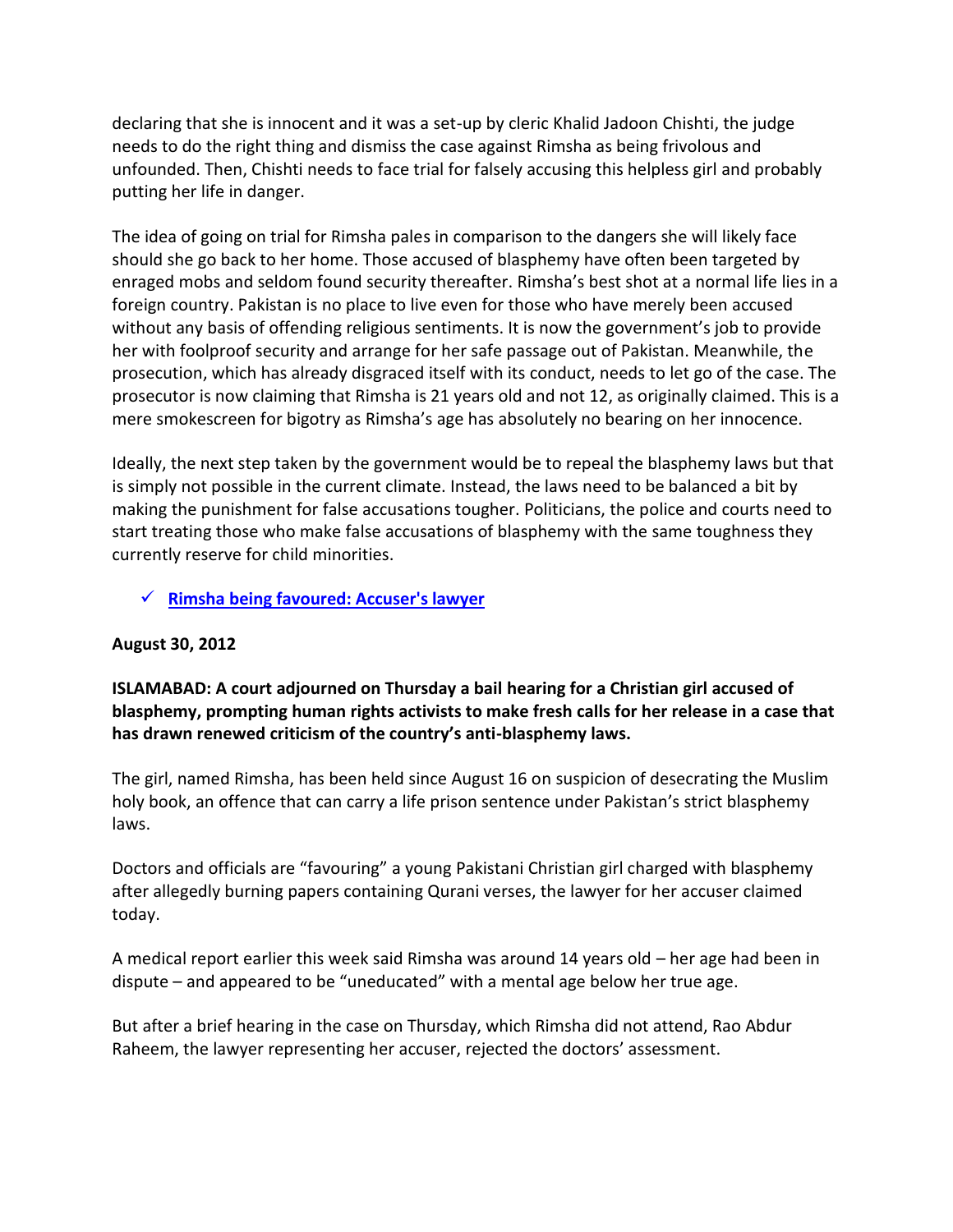"The victim has admitted that she burned a chapter of the Holy Quran," he told reporters outside court in Islamabad.

"The doctors are favouring the victim and the state is also supporting her."

Raheem also objected to the medical examination because it was carried out a day before the court formally requested it. Judge Raja Jawad Abbas Hassan adjourned the case to Saturday to seek clarification on the report.

The lawyer said he did not want to see Masih's case turned into another one focusing on changing the law, and he warned that to do so could again incite a violent reaction.

"There are many Mumtaz Qadris in this country and we will support them," the lawyer said, referring to Governor Salmaan Taseer's killer.

Activists demand release

Religious and secular groups worldwide have protested over the arrest this month of Rimsha Masih, accused by Muslim neighbours of burning Islamic religious texts.

"This will go on and on and this little minor girl will rot in jail," said human rights activist Tahira Abdullah outside an Islamabad court. "We want her out of jail. We want her under protection."

Rimsha's case has prompted concern from Western governments and the Vatican and anger from human rights campaigners, who have warned the laws are often used to settle personal vendettas.

In July a mob of more than 2,000 snatched a mentally unstable man from a police station, beat him to death and torched his body after he was accused of burning pages from the Holy Quran.

# **[Rimsha Masih case: Bhatti hopes abuse of blasphemy law will end](http://tribune.com.pk/story/431574/rimsha-masih-case-bhatti-hopes-abuse-of-blasphemy-law-will-end/)**

# **September 5, 2012,** *The Express Tribune*

**ISLAMABAD: The arrest of a cleric for tampering with evidence against a Christian girl accused of blasphemy will help stop the abuse of blasphemy laws, said Minister for National Harmony Paul Bhatti on Tuesday.**

The young Christian, Rimsha Masih, has been in custody for nearly three weeks after she was accused of burning pages containing verses from the Holy Quran in a case that has prompted worldwide concern.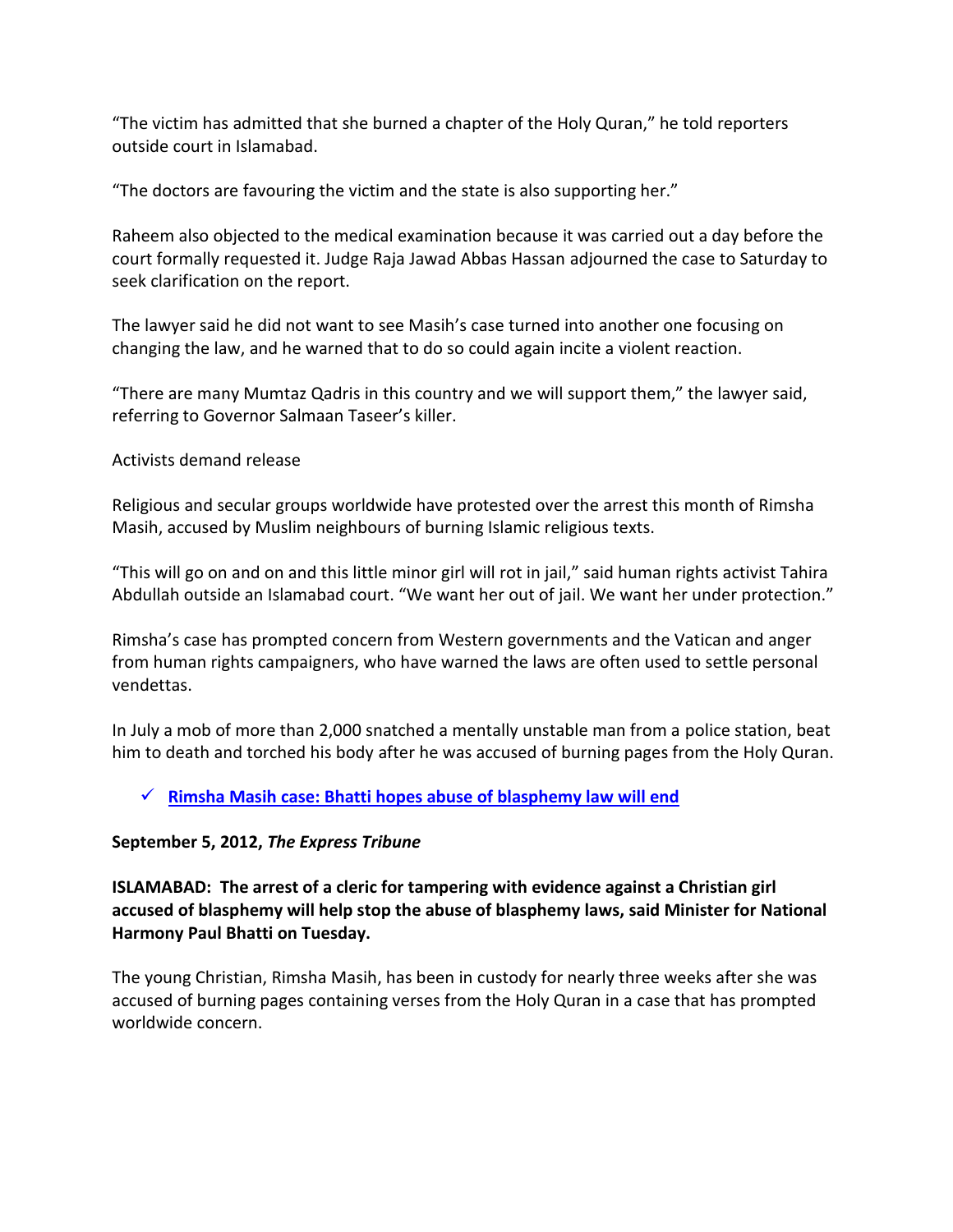The affair took an unexpected twist on Saturday when the imam, Khalid Jadoon Chishti, who first gave police evidence against her was accused by the mosque muezzen of adding pages from the Holy Quran to the burnt papers taken from Rimsha.

"It is a good omen. The muezzen has revealed the truth and it will be helpful to deal with the future blasphemy cases," Bhatti said in an interview on Monday. "The disclosure about tampering with the evidence will discourage future accusers from misusing this law."

Bhatti's brother and his predecessor Shahbaz was gunned down last year for speaking out against the blasphemy law.

Rimsha, who is "uneducated" and has a mental age of less than 14 according to a medical report, will remain in a high-security prison until Friday at the earliest – by which time she will have spent 22 days in custody.

Judge Muhammad Azam Khan, who has repeatedly delayed bail proceedings for Rimsha, again adjourned the matter on Monday after the lawyer for her accuser asked for a stay to show solidarity with a provincial lawyers' strike.

Activists say the blasphemy laws are often abused to settle personal vendettas, and even unproven allegations can prompt a violent public response .But it is rare to see anyone investigated for making a false allegation or interfering with evidence of blasphemy.

# Clarification

Meanwhile, a spokesperson for Bhatti contradicted parts of a news item that appeared in *The Express Tribune* titled "Interfaith Harmony Commission on anvil" on September 4, 2012. The story quoted him as saying that "the commission, if it is constituted, will also look into a possible elimination of the death penalty from Section 295-C of the Pakistan Penal Code, which criminalises the act of insulting the Prophet Muhammad (pbuh) and makes it punishable by life imprisonment."

The spokesman said this quote is wrongly attributed to the minister. In fact the minister only talked about the misuse of the blasphemy law, he added.

**Rimsha released from Adiala [Jail, flown to unknown location](http://dawn.com/2012/09/08/rimsha-released-from-adiala-jail-flown-to-unknown-location/)**

# **8th September, 2012, Dawn**

# **RAWALPINDI: A Pakistani court granted bail and released a minor Christian girl Rimsha Masih, who had been accused of blasphemy, DawnNews reported on Saturday.**

Rimsha was released from Adiala Jail, where she had been kept under detention for more than two weeks, and flown to an unknown location in a government helicopter.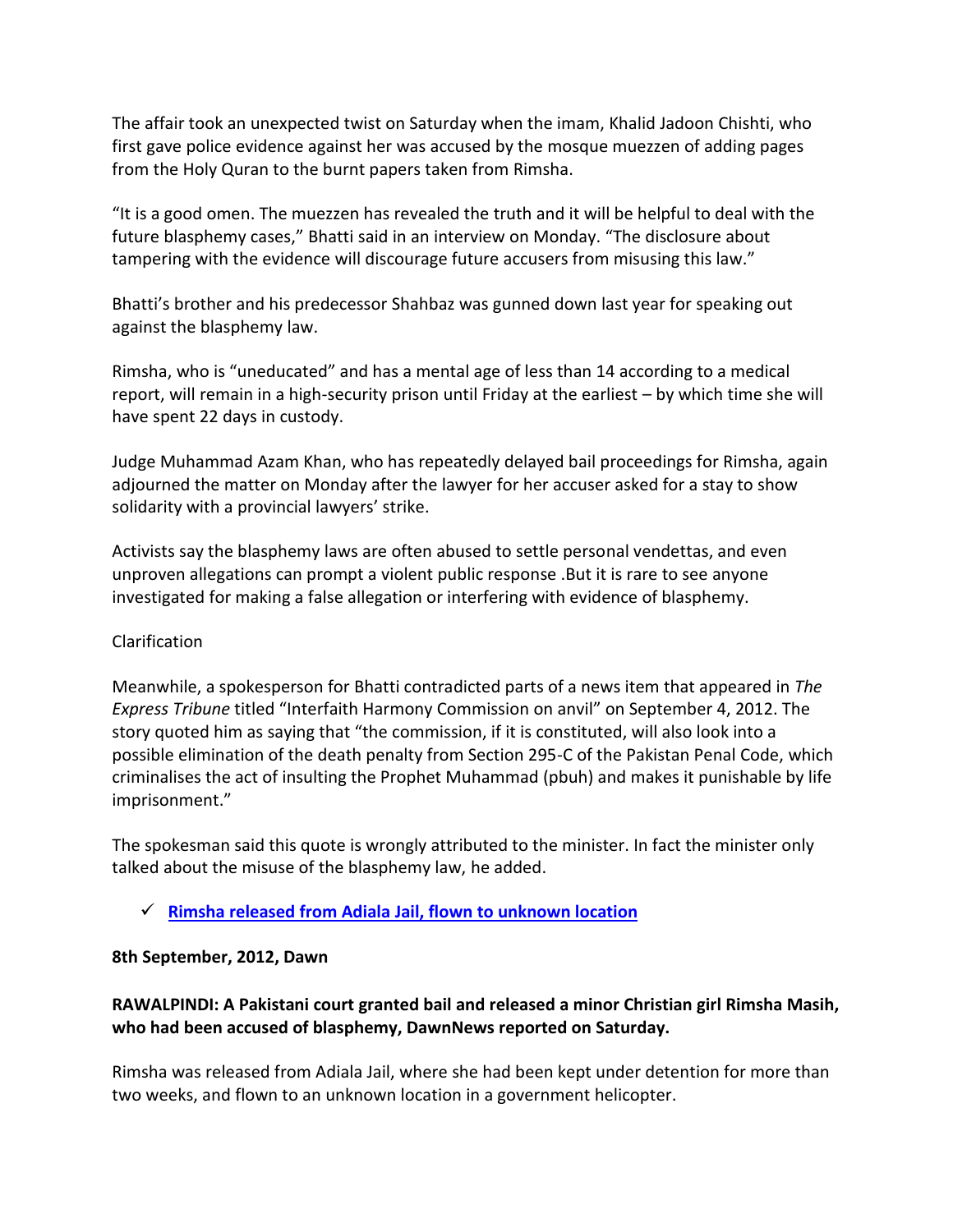Rimsha was brought from the jail in an armoured vehicle to the nearest helipad, where the government chopper was waiting to fly her out. A large number of security personnel, along with members of the Christian community, were present outside Adiala Jail.

Paul Bhatti, Pakistan's minister for national harmony, told AFP that Rimsha was flown by helicopter to be reunited with her family.

"She has been freed from the jail and was transported by a helicopter to a safe place. Her family members received her," he said.

Pakistan private TV channels broadcast footage of the girl wearing a traditional baggy green shirt and dark green trousers stepping out of an armoured vehicle and sitting in a helicopter.

Rimsha's lawyer, Tahir Naveed Chaudhry, confirmed her release after two guarantors submitted a surety bond guaranteeing that the girl would reappear before court at the court's choosing.

Earlier, on Friday, the teenage girl was granted bail by the court of additional sessions against two sureties of Rs.500,000 each.

"I accept her bail application," Judge Mohammad Azam Khan had announced to a packed courtroom. "The bail application has been accepted against two sureties of 500,000 rupees each."

Earlier, the court had reserved its ruling after hearing the arguments made by the counsels of both the complainant and the defendant.

The lawyer for the accused girl had submitted before the court that the girl was entitled to bail as she was a minor and that the FIR lodged by the police did not say that she desecrated a copy of the holy Quran.

On the contrary, the complainant's counsel alleged that the girl had confessed to her guilt and hence was not entitled for bail.

The officer investigating the case told the court that Khalid Jadoon, the cleric who had been accused of tampering evidence, had deliberately added pages of the holy Quran to the plastic bag that the minor girl, who belonged to the Christian community, was carrying.

The prosecution lawyer alleged that the police, including the investigating officer, and doctors were manipulating the case to get the girl freed under international pressure, adding that, they feared the accused would be immediately sent abroad if bail was granted and that then the case would come to an end.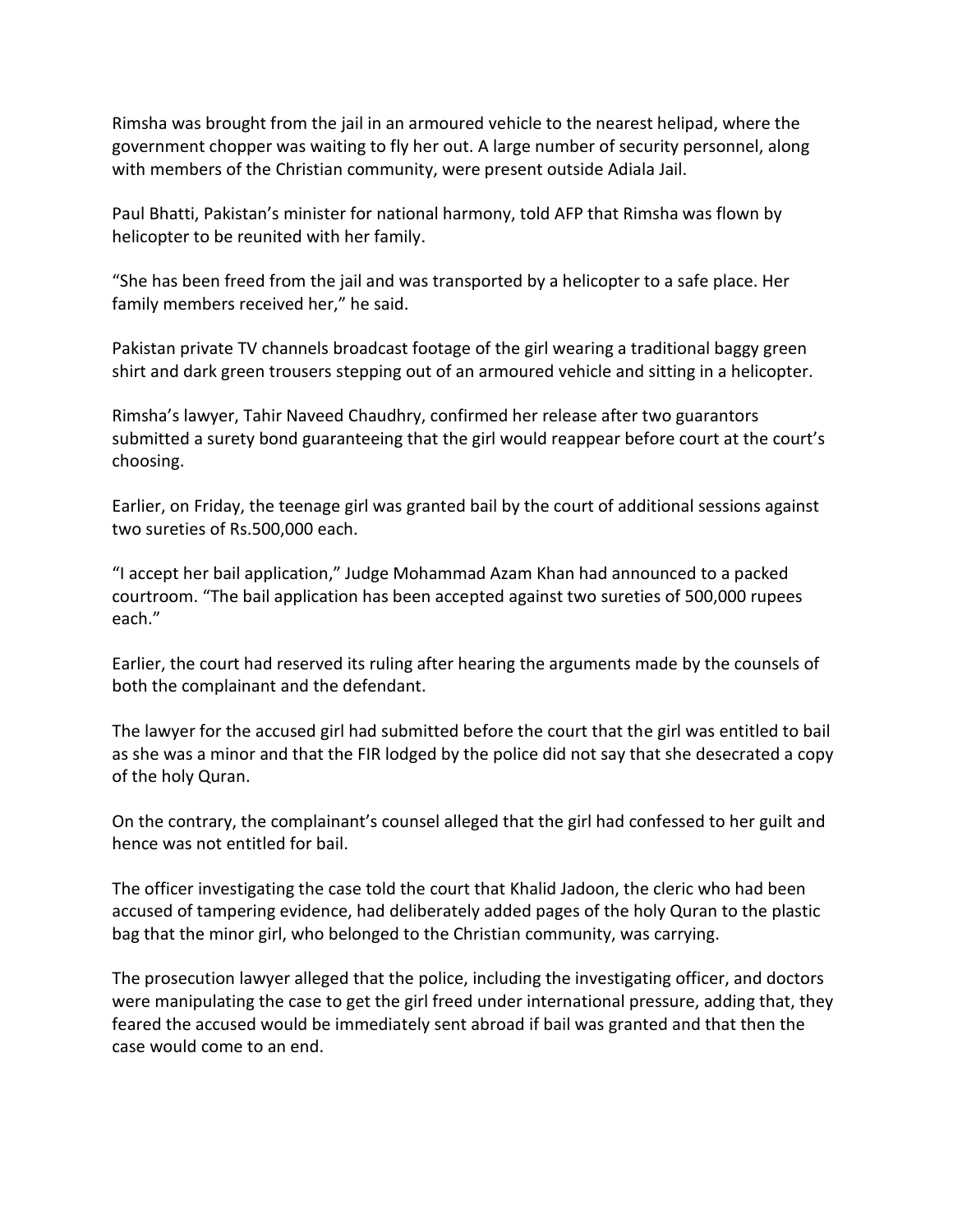Moreover, the district attorney told the court that the blasphemy accused girl had stated her age to the magistrate as 16 years, adding that, the complainant in the case was receiving threats.

A large number of security personnel, members of civil society and international media persons were present outside the court as Judge Azam Khan heard the bail application of the accused girl whose case has made headlines in the international and local media.

The girl has been in custody since she was arrested in a poor Islamabad suburb more than two weeks ago after being accused of burning papers containing verses from the holy Quran.

Earlier on Monday, the case was adjourned until Sept 7 because of a lawyers' strike, following a request from the lawyer for the girl's neighbour Hammad Malik, who had filed the original complaint against her.

# **[Blasphemy suspect: Vatican prelate says Rimsha can't read](http://tribune.com.pk/story/426396/blasphemy-suspect-vatican-prelate-says-rimsha-cant-read/)**

# **August 26, 2012,** *The Express Tribune*

**VATICAN CITY: French Cardinal Jean-Louis Tauran rose to the defence of a young Pakistani Christian girl accused of blasphemy on Saturday, stressing that that she "cannot read or write."**

Interviewed on Radio Vatican, Tauran, who is in charge of interfaith dialogue in the Vatican, and was also the late pope John Paul II's foreign minister said, "Before asserting that a sacred text has been the object of scorn, it is worth checking the facts."

Rimsha, aged 11 to 16 according to different reports, is accused of burning pages from a children's religious instruction book inscribed with verses from the Holy Quran. She was arrested and remanded in custody last Thursday. Tauran said that Rimsha "is a girl who cannot read or write, and collects garbage to live on and picked up the fragments of the book which was in the middle of the rubbish." "The more serious and tense the situation, the more necessary it is to have dialogue," added the cardinal.

Talking to the staff of an Italian newspaper, Tauran said that he believed it was "impossible in the light of the facts that the girl had tried to express her scorn for the sacred book of Islam."

The youngster reportedly has Down's Syndrome, and her arrest has prompted outrage from rights groups and concern from Western governments.

Under the local blasphemy laws, insulting the Prophet Muhammad (pbuh) is punishable by death, while burning a sacred text leads to life imprisonment.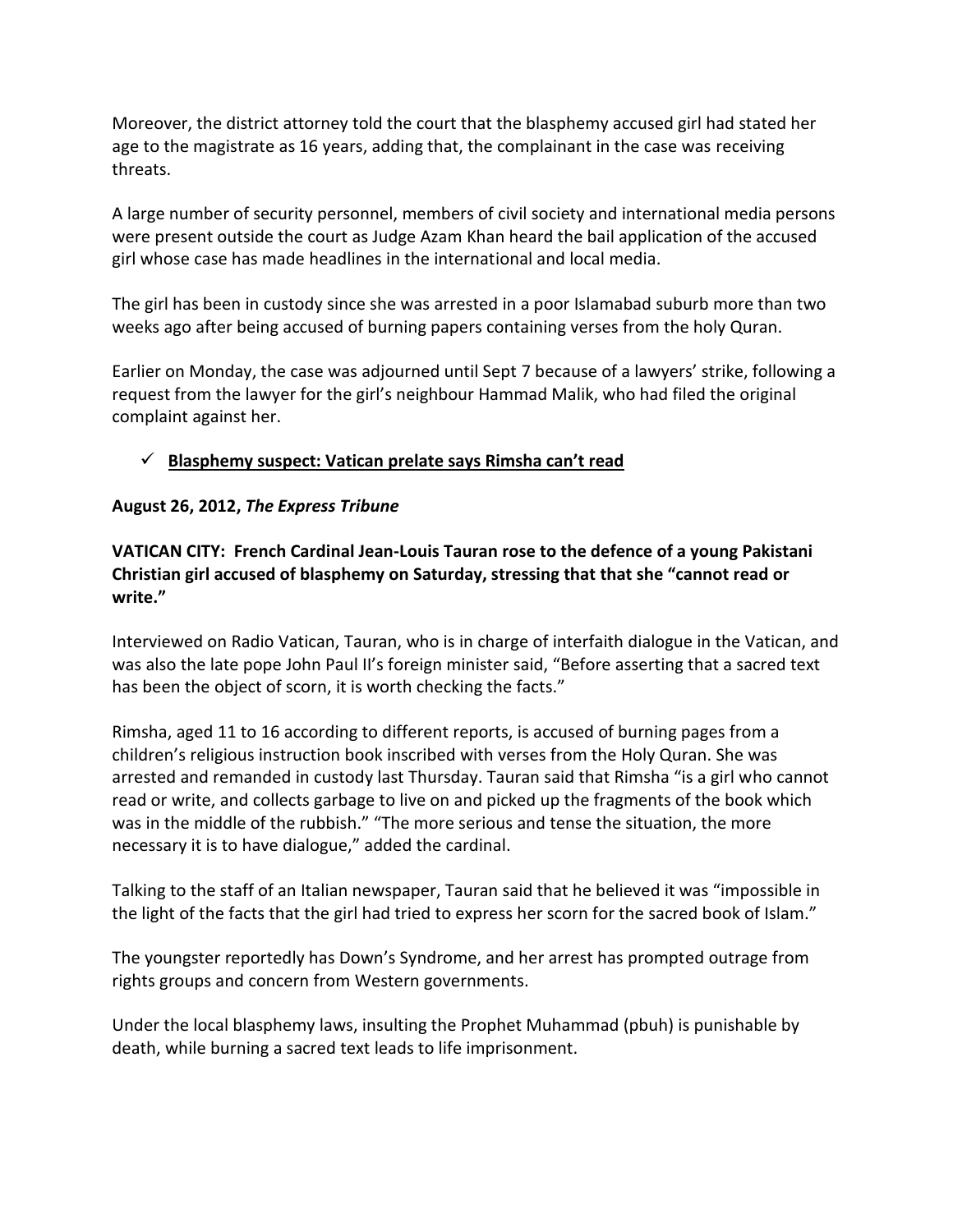Rimsha was to appear in court on Saturday but police and her lawyer said on Friday that the hearing was put back to August 31.

# **Rinkal Kumari Case**

**[Rinkal's mother says 'kidnappers' threatening them](http://dawn.com/2012/03/26/rinkals-mother-says-kidnappers-threatening-them/)**

# **26th March, 2012 , Dawn**

# **ISLAMABAD, March 25: For the last one month I have not seen my daughter. What kind of justice is this which does not allow a mother to meet her daughter?**

This was stated by Salchani Bai, the mother of Rinkal Kumari who was allegedly kidnapped from Dherki in Sindh over a month back.

Speaking at a press conference along with her lawyer here, she added: "The kidnapers are threatening us that if the court handed over the girl to her family they will kill us all. I just want to meet my daughter."

Advocate Qadir Khan Mandokhel alleged that at 4pm on February 24 Mian Aslam, Hassam Kalhore, Naveed Shah, Mehfooz Shah and three other persons kidnapped the 17-year-old girl from her house at gunpoint. He said an application was filed with the Mirpur Mathelo police but they refused to register a case.

Later, when the FIR was registered the police did not nominate Mian Aslam, who is son of Mian Abdul Haq alias Mian Mitthu, a PPP MNA.

Mr Mandokhel said on February 25, Ms Kumari was produced in the court of civil judge Hasan Kalhore, where she said she wanted to go with her mother. However, the judge handed her over to the police instead of sending her to the Darul Amaan.

On February 27, the police once again brought her to the court but her lawyers and family members were not allowed to enter the court and later the 'kidnapers' stated that Ms Kumari had converted to Islam and named as Faryal Bibi, adding she cannot live with her family members. She was shifted to a religious place at Bhar Chundi, he added.

"Section 144 was imposed during the hearing so we don't know what happened in the court. Article 36 of the law allows minorities to live without any fear but forced conversions are taking place in Dherki and other areas of Sindh. After Supreme Court's suo motu notice, the girl has been brought to Islamabad but we want that a judicial commission should be constituted to probe the matter. Seven millions Hindus have been living in Sindh for centuries but some elements now want to start riots there," he said.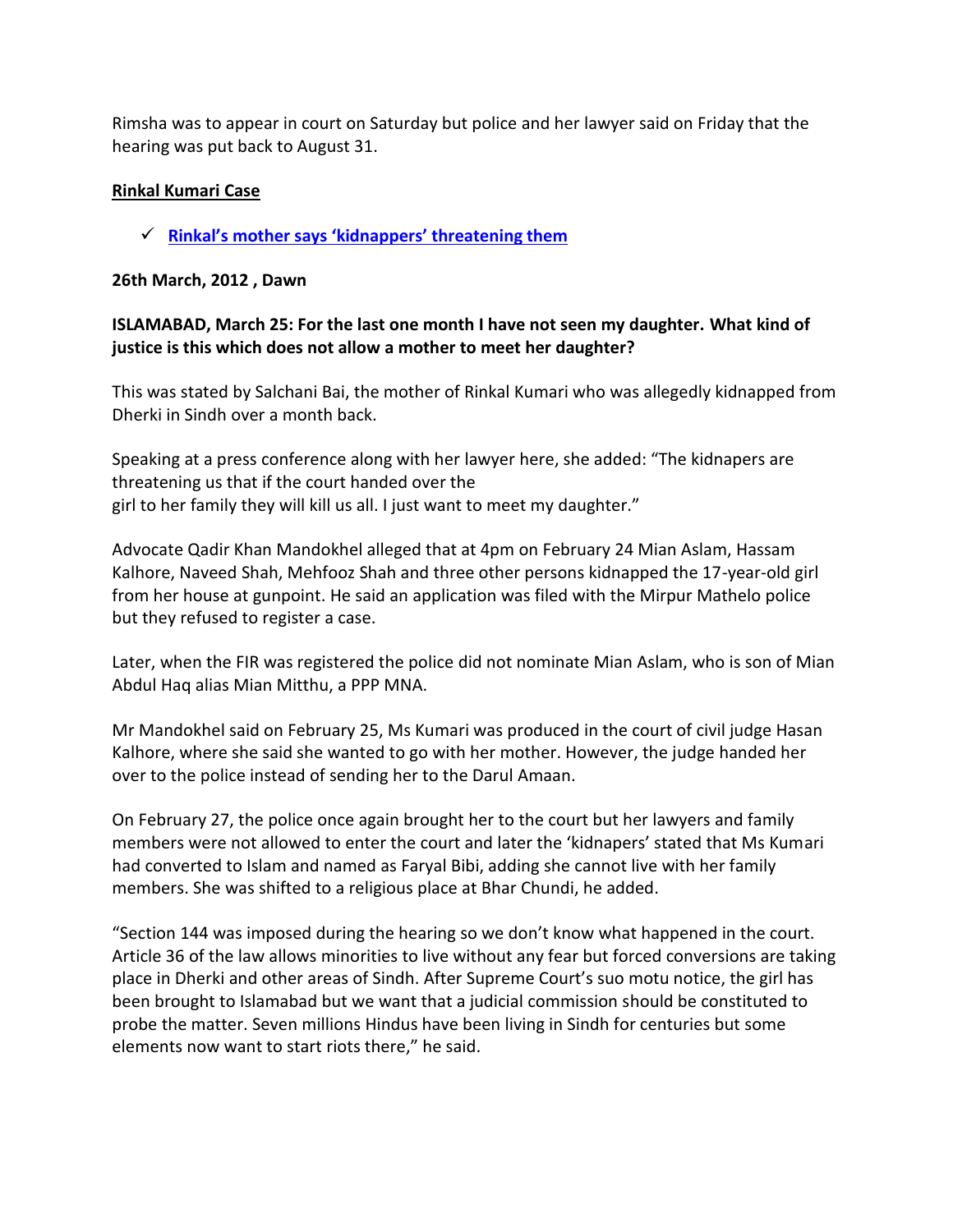Former federal minister Amar Lal said when the case was shifted to Sindh High Court, Ms Kumari was brought to Karachi Press Club where once again she said she had been kidnapped.

During the last nine years, 2,700 girls have been converted from Hinduism to Islam, he claimed.

When Ms Kumari was sent on judicial custody by the SHC, a deputy superintendent of police shifted her somewhere else and refused to arrange her meeting with her mother. I called President Asif Zardari who assured us that he would not allow any forced conversion but during the last few months 47 boys have been forced to convert to Islam. Army should be sent to Dherki because people have been

threatening the Hindu community," he said.

Chairman Jiye Sindh Party Riaz Chandio said Hindus had been living in those areas for the last 5,000 years. They are sons of the soil and should be allowed to live without any interference.

They said Ms Kumari would be produced before the Supreme Court on Monday (today). Advocate Noor Naz Agha, Rasheed A. Rizvi and Akram Sheikh will defend the case, they said.

# **[SHC orders to lodge Rinkal at shelter home](http://dawn.com/2012/03/13/shc-orders-to-lodge-rinkal-at-shelter-home/)**

# **13th March, 2012, Dawn**

# **KARACHI: Justice Anwar Zaher Bajwa of Sindh High Court (SHC) has ordered to lodge Rinkal Kumari (a Hindu girl), who has converted to Islam and named as Faryal Bibi at Pannah Shelter home and to produce her before Supreme Court on March 26.**

The bench after hearing the preliminary arguments in the petition filed by Raj Kumar against alleged abduction of her niece also ordered the Inspector General of Police Sindh to provide full protection to the girl and keep her in isolation during her stay in the shelter home and no one from either party should be allowed to meet her.

Rasheed A Rizvi Advocate appeared on behalf of the petitioner and referred to an order passed by SC on March 8 for production of the girl before the apex court on March 26.

Rizvi contended that the real question involving in the petition is whether the girl has been abducted and forced into conversion and marriage or her such acts were voluntary.

Ghulam Qadir Jatoi, counsel of one of the respondent Naveed Shah said that the girl is adult, therefore she is entitled to her liberties.

The bench in its order observed that "the atmosphere was extremely charged. When the alleged abductee was produced in the court, it appeared that at least score of almost out of control people were present in the court and repeated requests for maintaining order fell on